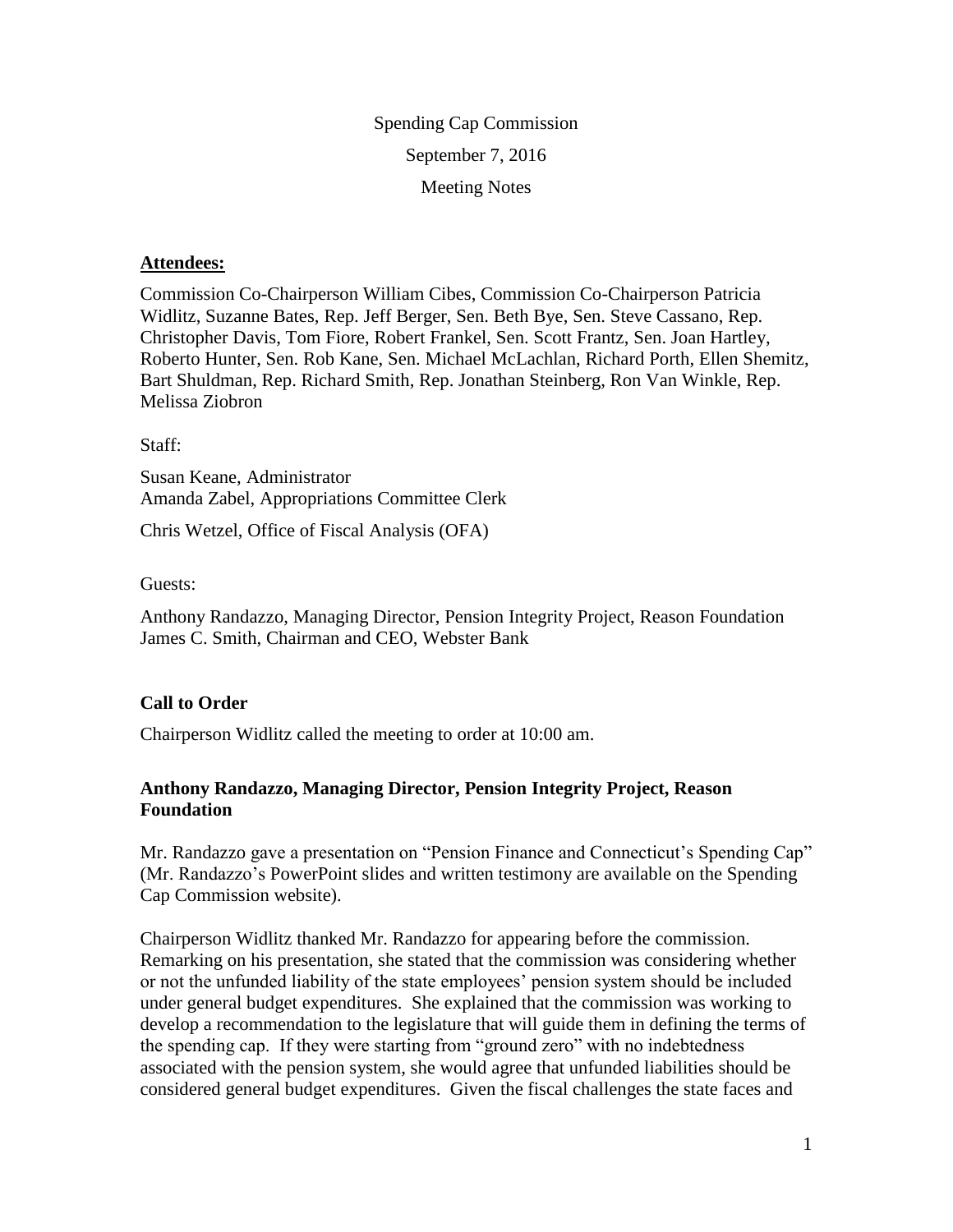the enormity of the unfunded pension liability, she questioned how the state could function and provide basic needs (education, public health, public safety, etc.) if the pension liability was considered a general budget expenditure. She asked Mr. Randazzo to comment on how the state should face such a challenge.

Mr. Randazzo replied that his project has looked at this issue across the country. He remarked that the "crowding out" situation stated by Chairperson Widlitz is a real concern. He added that Connecticut's pension plans are among the worst funded in the country. From an employee's perspective, he believes an employee would want the unfunded liability to be under the cap to ensure that their pension is paid. Mr. Randazzo stated that either way, it is a policy question that is separate from the discussion of how to treat unfunded liabilities. If the debate is about whether unfunded pension liabilities are evidences of indebtedness, he would say that categorically they are not because they are not general obligation bonds, tax revenue bonds or fixed debt of any kind. He believes that they are an accounting metric. If the commission chose not to include unfunded liabilities under general budget expenditures, he suggested the language would need to be written in such a way that they are not called evidences of indebtedness, as he believes to consider them as such would be inaccurate.

Chairwoman Widlitz then asked Mr. Randazzo to consider the effect of bonding payments on the unfunded liability, thereby making those payments an evidence of indebtedness. She remarked that the cap on bonding would, to an extent, control the level of bonding issued for the unfunded liability. She reiterated her concern regarding the effect that including the unfunded pension liability under the cap will have on funding other items.

Sen. Bye remarked that in Connecticut, whether an item is considered to be under or outside the spending cap does not affect the legislature's ability to fund it or not fund it. She then observed that Mr. Randazzo seemed to be distinguishing between fixed obligations and those obligations that may change. She shared that during discussions on how to treat unfunded pension obligations, policymakers considered the new GASB rules that require that pension liabilities be included as a liability on the balance sheet. Further, she stated that GASB asks that all debt be treated equally. Sen. Bye remarked that lawmakers determined that liabilities are debt and should be treated as debt. She asked Mr. Randazzo to share his perspective.

Mr. Randazzo responded that the "liabilities" of the system are not the unfunded liabilities; rather, it is what has been promised to employees, and the evidences of indebtedness would be the \$26 billion in promised pension checks. He stated that it is his contention that retirement benefits are compensation, that they are debt to employees in the same way that a promised salary is a debt to an employee. He added that the fixed bonded debt is different from the fixed promised pension benefits because the pension benefits are an accounting concept and are not fixed costs. The true costs of pension benefits can't be determined because of unknowns – how long people are going to work, how long they are going to live, changes in marital status and eligibility for disability benefits.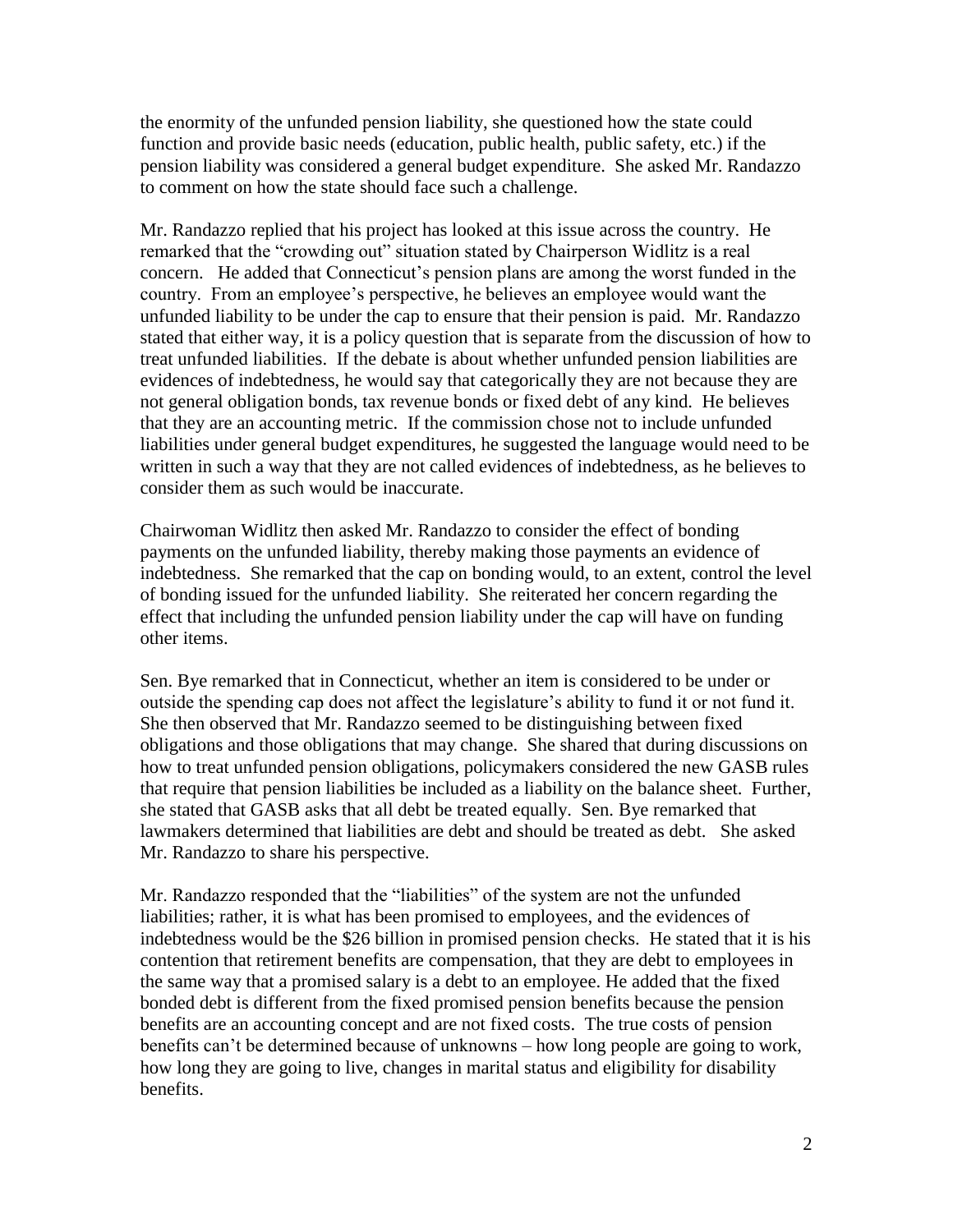Mr. Shuldman discussed the discount rate used on the pension systems. He stated that although the state uses a discount rate of 8%, the realized rate over the past 12 months was 0.35%, which resulted in the state earning \$873 million less than anticipated. He remarked that over the next 5 years, the state would have to realize a rate of 9.9% each year to make up for the shortfall. He posited that given that the state is not realizing the discount rate, that less is being put away in the ARC, and that the unfunded liability has been put outside the cap, pension items should all be "under the budget" so the public has an honest view of the pension systems.

Mr. Randazzo remarked that Mr. Shuldman raised important issues for the public to understand. He discussed the decline in the returns on bond investments over the years and lower rates of return on the state employees' and teachers' pension funds. He shared that markets have changed, and that US equities, European equities, US bonds, municipal bonds, etc. (with the exception of emerging markets traded securities) are forecasted to be lower than they have over the past 30 years, which will make it highly unlikely for the state of Connecticut will earn 7%, 8% or 9% on its assets. Mr. Randazzo offered that it was his personal opinion that on a financing basis and on an accounting basis, it was inappropriate and irresponsible to use a higher rate of return. He added that while this was an important issue for a discussion of pension reform, it was irrelevant to the commission's discussions regarding evidences of indebtedness.

Mr. Shuldman expressed his concerns regarding keeping the unfunded pension liabilities outside the spending cap. He remarked that is important to know all the costs of state government, including what is owed to state employees, so that decisions can be made on how to spend the state's revenue resources.

Mr. Randazzo commented on the policy and political issues around what is included under the spending cap. He reiterated his position that the unfunded liability is not an evidence of indebtedness.

Rep. Ziobron asked how Connecticut's discount rate was determined, and if the process was similar to practices in other states.

Mr. Randazzo offered the caveat that he has not talked to the actuaries for the plan or members of the retirement board. He shared that in his academic career he looks at how discount rates are calculated. He stated that his understanding is that Connecticut is within the standard practices for the rest of the country in how it determines its discount rate. However, he believes that the way discount rates are calculated nationwide is problematic. He went on to explain how discount rates are currently determined.

Rep. Ziobron shared that she has heard that Connecticut's discount rate is tied to the SEBAC agreement. She asked if any of the commission members knew that to be the case or was it determined as explained by Mr. Randazzo.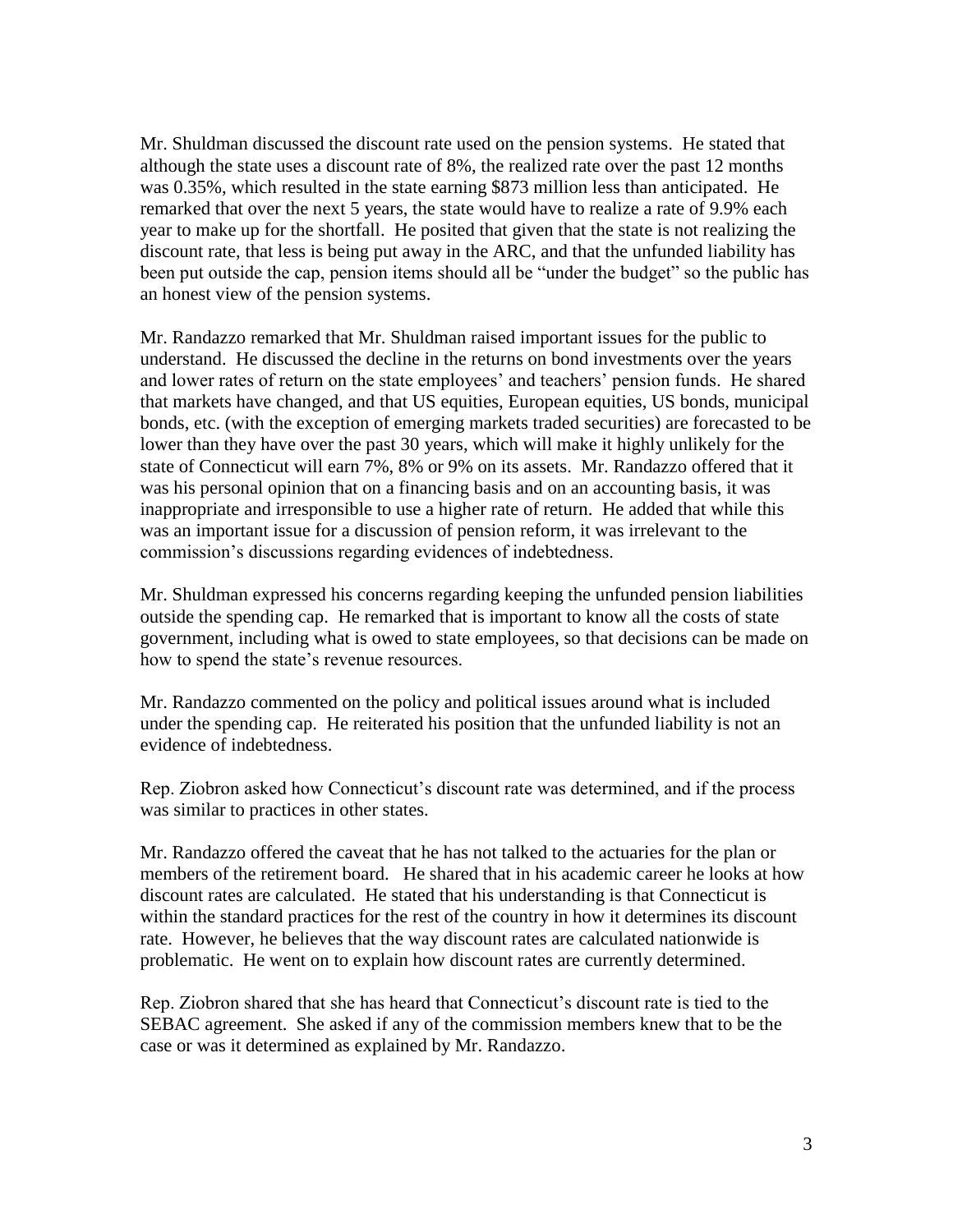Mr. Fiore replied that he was not sure if the SEBAC agreement prescribes the discount rate. He stated that he is aware that the discount rate is set by the State Employees Retirement Commission and the Teachers Retirement Board for their respective plans.

Mr. Hunter cited two remarks in Mr. Randazzo's testimony – "Therefore, because unfunded liabilities are simply an accounting metric, and not a fixed debt instrument, they should not be counted among Connecticut's evidences of indebtedness" and "effectively deferred compensation in lieu of certain salary today". He stated that he takes issue with the idea that, because the pension obligations are owed to state workers, they shouldn't be considered debt. He shared that while he appreciates that pension obligations are a different kind of obligation, he considers them to be indebtedness. In reviewing the statutory language and language of the Constitutional amendment, he does not see any limitation on considering pension obligations as evidences of indebtedness.

Mr. Randazzo replied that compensation is different from contractual debt. He added that he believes it is not an irrational leap of logic to associate pension obligations as a kind of debt, nor is it irrational to associate pension debt with unfunded liabilities. He stated that he is making a very technical argument – if the promise of a salary is considered debt, then deferred compensation is debt; if compensation is not considered debt, then deferred compensation should not be considered debt. He also clarified that he did understand the "crowding out" effect of the unfunded liabilities.

Mr. Hunter then cited Mr. Randazzo's prepared remarks regarding how much the government chooses to contribute towards pension plans today in the form of normal cost versus in the future in the form of unfunded liability amortization payments being an accounting policy choice. Mr. Hunter stated his belief that the contributions are a budget choice that policymakers made over a number of years.

Mr. Randazzo replied that the unrealistic rate of return that is being used is the accounting policy choice, in the same way that depreciation modes are an accounting choice. He clarified that the level of pension contributions is an accounting choice based on budget policy choices. In addition, he shared that there is no law requiring Connecticut to use GASB's rules in setting its contribution rates. He added that GASB rules are a reporting standard that states voluntarily choose to use.

Mr. Shuldman remarked that Mr. Hunter raised an interesting argument. However, in his view if the state had assembled the right policies to fund the pension system, the pension obligation would be zero. Further, he views the contractual obligation to state employees as similar to the state's contractual agreement with a vendor, such as a software company, and does not see that as debt. He cited the steps that Westport implemented to right its pension system.

Ms. Bates remarked that there are two issues being considered – are the unfunded pension liabilities evidences of indebtedness, and if not, should they be considered general budget expenditures in the definition to be developed by the commission. She expressed the concern that items not considered general budget expenditures are growing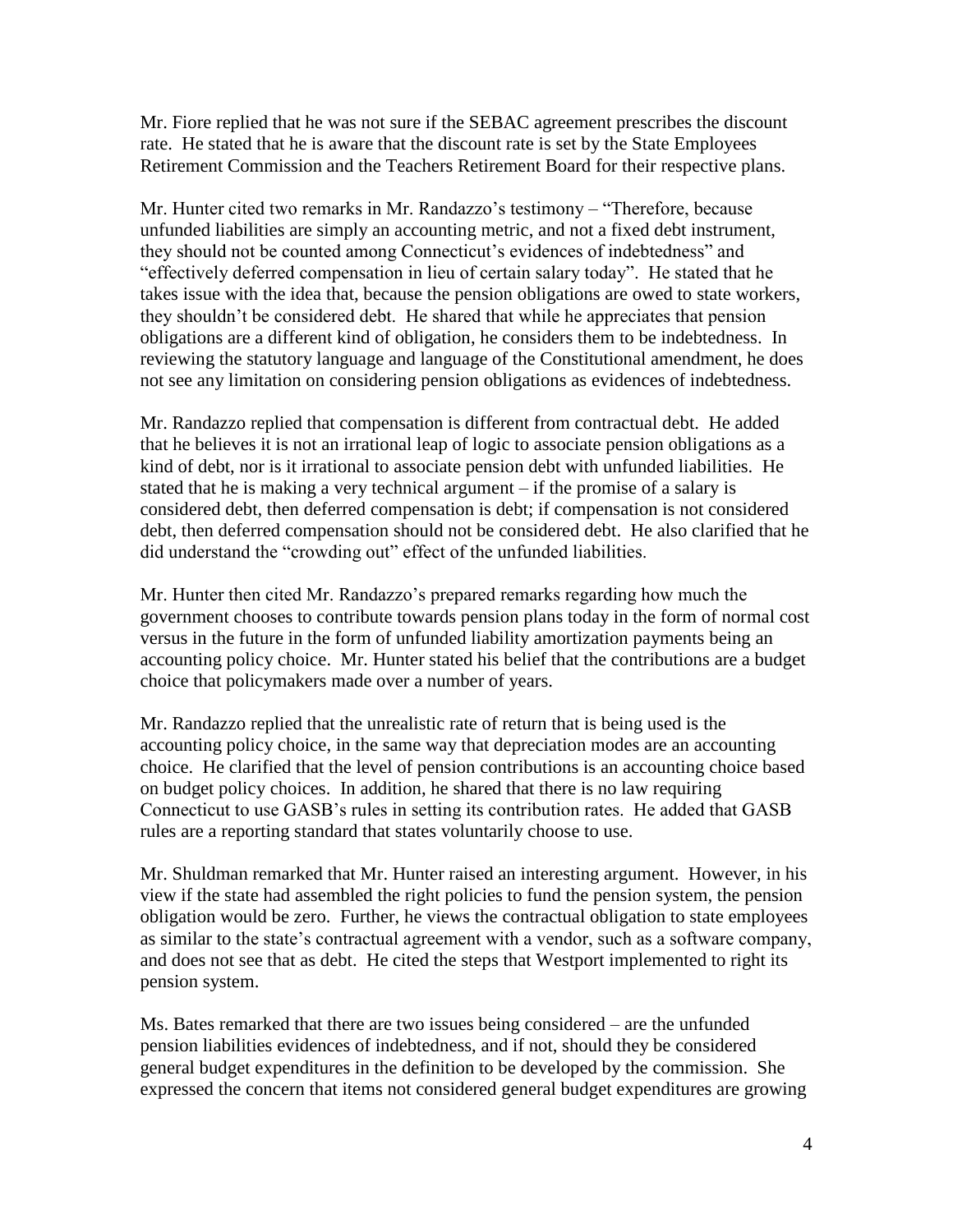at a higher rate than those items under the spending cap, and that pension liabilities should not be allowed to grow at a higher rate.

Chairperson Cibes asked Mr. Randazzo to comment on converting the pension debt into pension obligation bonds, as was done for the Teachers' Retirement System.

Mr. Randazzo replied that a pension obligation bond would be different because it would be a tradable security financed on a fixed basis, with a specific yield that is not malleable to any accounting or budgetary choices that would define what the debt is. Further, he stated that pension obligation bonds effectively change where the state is hedging its risk by moving the risk from the taxpayers to the private sector.

Chairperson Cibes remarked that the state gambled when it issued the pension obligation bonds for the Teachers' Retirement System because it assumed that it would be able to make more money on the \$2 billion than it was paying in interest. He stated that was not the case. He added that it is better to make a rational judgment about the rate of return rather than gambling with pension obligation bonds. Chairperson Cibes stated that he believes that unfunded liabilities are evidences of indebtedness.

Chairperson Cibes then stated that every year the legislature has to estimate the expenditures it will have to make in the next fiscal year. There are times that those costs are underestimated, particularly Medicaid costs. He observed that sometimes, revenues are overestimated, resulting in a budget deficit that must be addressed. He shared that one remedy to addressing a deficit has been the issuance of economic recovery notes. He asked Mr. Randazzo to share his thoughts on the difference, apart from a debt being a fixed obligation and a pension is not a fixed obligation, between the situation just outlined and the situation in which the annual required contribution for pension funding is not made. Is not an indebtedness incurred in both situations?

Mr. Randazzo shared the following: accrued liabilities are monies that have been promised in deferred compensation to employees; that is the obligation. Unfunded liabilities are the recognized funded level of those promised benefits/compensation to employees. A pension obligation bond is money that is owed to a private sector, third party individual not just on a fixed basis, but on a tradable basis; it is an entirely different financial instrument. That can't be done with an individual on their promised benefit because their benefit is however long they work, whatever their salary is, however long they live.

Chairperson Cibes then remarked on Mr. Hunter's observation regarding the language of the constitutional spending cap, stating that he would "parse" it as Mr. Hunter did. He noted that there seems to be a distinction between the payment of principle and interest on bonds and notes and, on the other hand, expenditures for payments of evidences of indebtedness. He added that there may be two different kinds of things – bonds and notes on one hand, and evidences of indebtedness on the other hand. The unfunded liabilities could be considered an evidence of indebtedness if the General Assembly defines it as such. Chairperson Cibes also noted that Mr. Randazzo had remarked that "Unfunded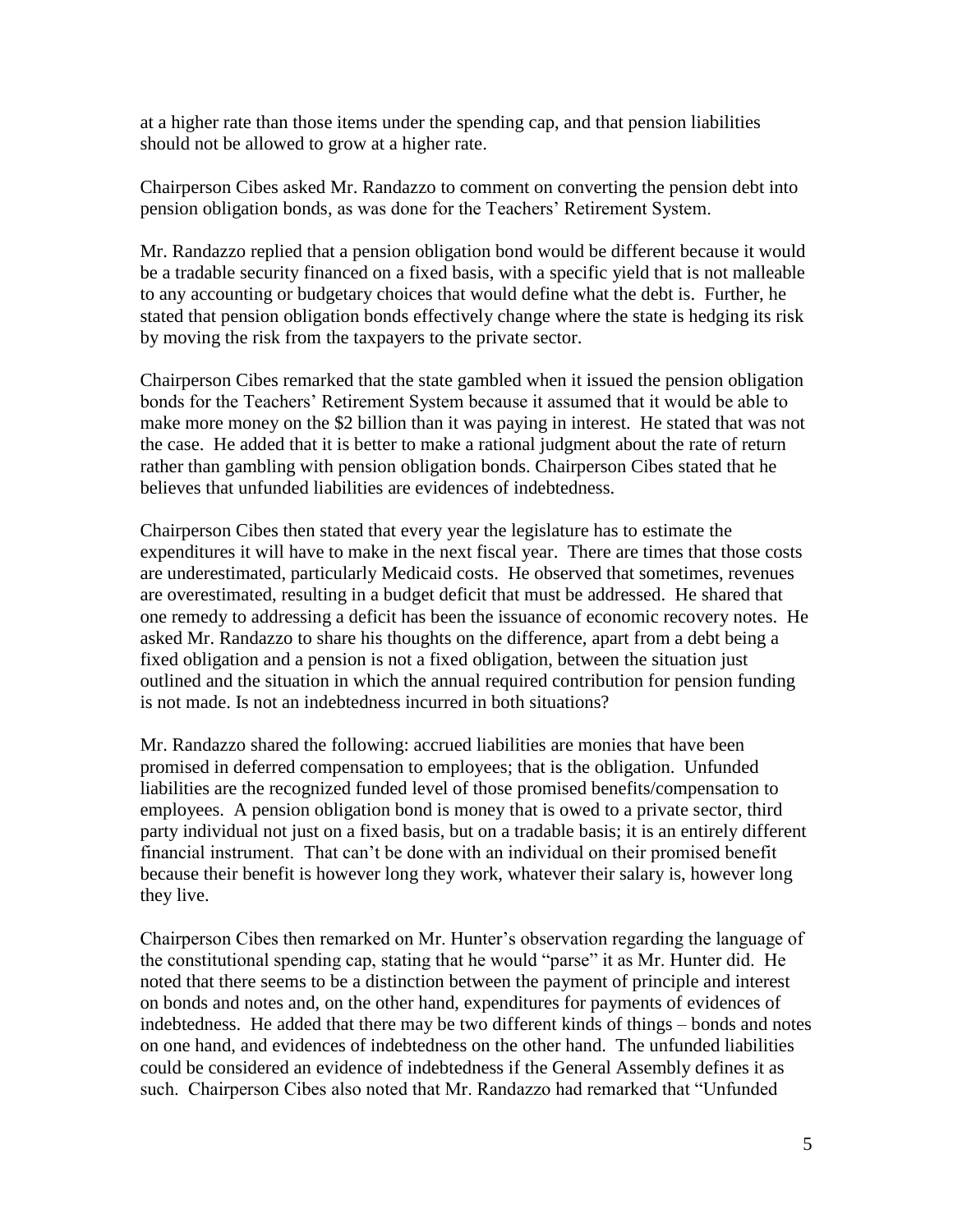actuarially accrued liabilities are not technically debt that is owed to a person or institution". Mr. Cibes stated that he disagreed with that statement. He believes that the liability is owed to a person (the retiree) to whom the state has promised to pay a defined benefit.

Mr. Randazzo replied that the accrued liability is the promise. The unfunded accrued liability is not debt that is owed to an institution. He added that the accrued liability is the promise to the individual, and if assets are available to pay for it, there is no unfunded liability.

Chairperson Cibes replied that there are no assets to pay for the unfunded liability, therefore the state owes it and must pay it. He reminded members of Sen. Bye's statement that payments on the unfunded liability are accounted for in the state budget. He stated that for 25 years, at least some payment has been made. He pointed out that when it has been under the cap, the state has not met the actuarially required contribution. He suggested that it might be better for the unfunded liabilities to be outside the cap where it would be more likely that the payments wouldn't have to compete with the expenditures that are under the cap.

Mr. Randazzo replied that it was not his intention for any of his comments to suggest that it would be more likely for the unfunded liability to be paid one way or another. He added that paying at least 100% of the actuarial requirements is an absolutely essential public policy choice for every state to make. Further, he stated that it was his professional opinion that most states' actuarial determinations are too low. He stated that if it was more likely for the payments to be made outside the cap than under the cap, then from the perspective of solvency one would encourage that. However, he reiterated that from his professional interpretation of the language, the unfunded liability is not an evidence of indebtedness.

Chairperson Cibes then discussed the rate of return and its implications on payments to the retirement system. In addition, he stated that he favored keeping the normal cost of the pension system under the cap, as he views it as a current decision about current compensation.

Mr. Randazzo added a point of clarification regarding the normal costs. He stated that the normal cost for the retirement plans should be whatever is necessary to pay all benefits.

Seeing no further question or comments, Chairperson Widlitz thanked Mr. Randazzo for his presentation.

# **Presentation by James Smith, Chairman and CEO, Webster Bank**

Chairperson Widlitz introduced James Smith, Chairman and CEO of Webster Bank (Mr. Smith's testimony is located on the Spending Cap Commission website).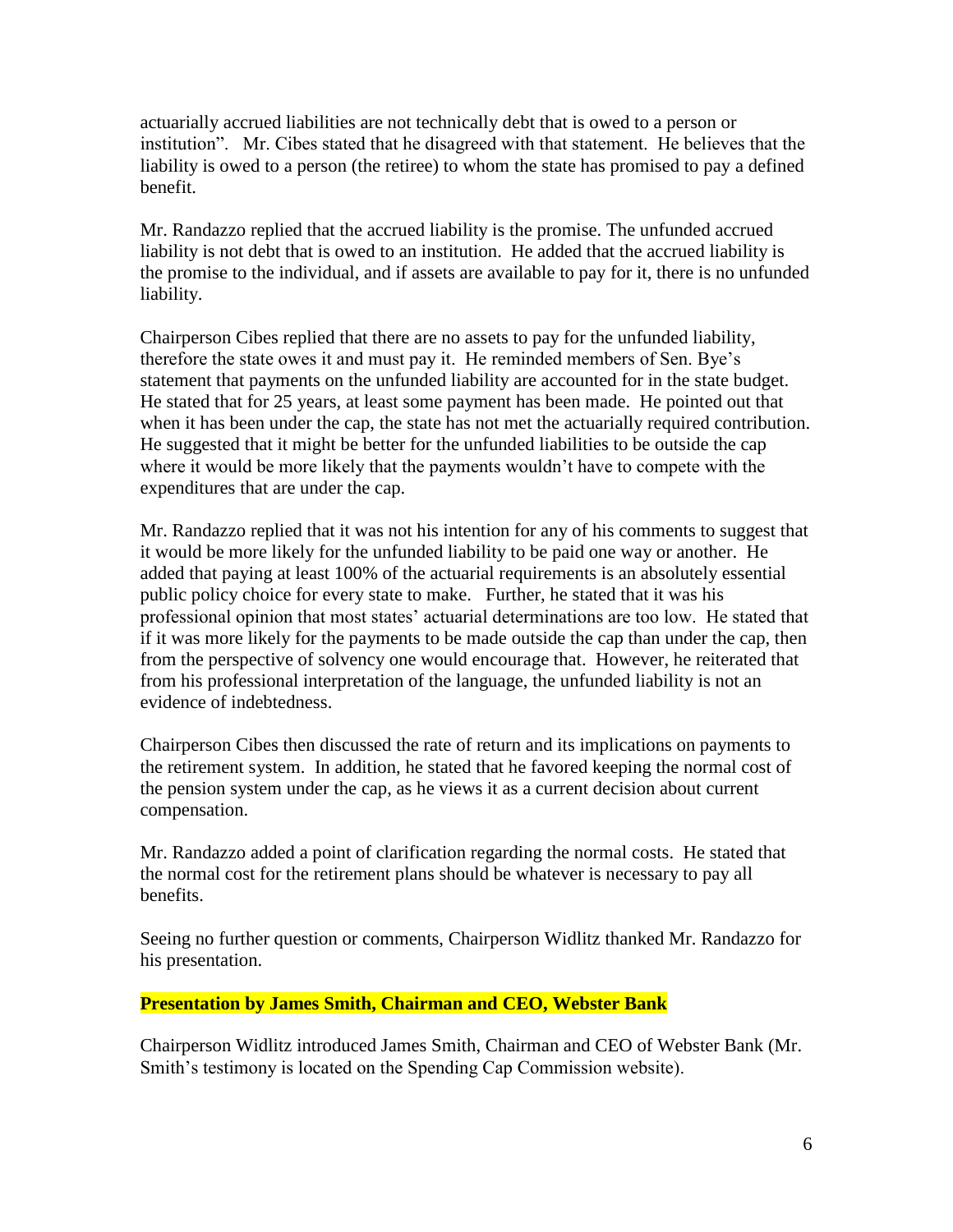Opening the floor to questions, Chairperson Widlitz asked Mr. Smith if he thought tax credits, such as R & D credits, should be included under the spending cap.

Mr. Smith replied that he believes that every expenditure, with the exception of debt service, should be under the spending cap. He added the  $R \& D$  credits are not a net cost to taxpayers, unlike other credits that might be a current period cost.

Chairperson Widlitz remarked that there might be more scrutiny of tax credits if they were considered tax expenditures under the cap.

Sen. McLachlan and Mr. Smith discussed Webster Bank's expansion into Boston. Mr. Smith spoke of the assets in the Greater Boston area that do not exist in Connecticut. He also believes that Massachusetts has been more successful in balancing revenue and expenses.

Sen. McLachlan asked Mr. Smith to share his views on how court decisions should be treated with regard to the spending cap. He cited the recent court decision regarding education funding.

Mr. Smith responded that court decisions should not be outside the cap. He stated that the Governor and legislature have the ability to handle emergency situations without excluding items from the spending cap.

Rep. Steinberg shared that he agreed with Mr. Smith's assertion that the right signals are sent to the public and the business community when people are clear about what the spending cap represents. He asked Mr. Smith to comment on moving federal passthrough funds, such as Medicaid funding, outside the cap.

Mr. Smith reiterated his position that there are ways for policymakers to deal with special situations. He commented that as more things are taken outside the spending cap, the spending cap loses its value.

Rep. Steinberg commented that federal funds, like Medicaid, are not emergency or onetime-only funds, so he is not sure an emergency declaration would be the appropriate course of action. He remarked that he did see Mr. Smith's point of view regarding keeping everything under the spending cap.

Sen. Kane thanked Mr. Smith for appearing before the commission. He shared that he was taken with one of Mr. Smith's remarks –"as Connecticut goes, so goes Webster, since our balance sheet is a reflection of the well-being of the customers and communities we serve". Sen. Kane said it was an important line, as it speaks to the sentiment he has been noticing in communities and among business that state government is anti-business. He asked Mr. Smith if senses a similar frustration among the customers Webster Bank services and the business community.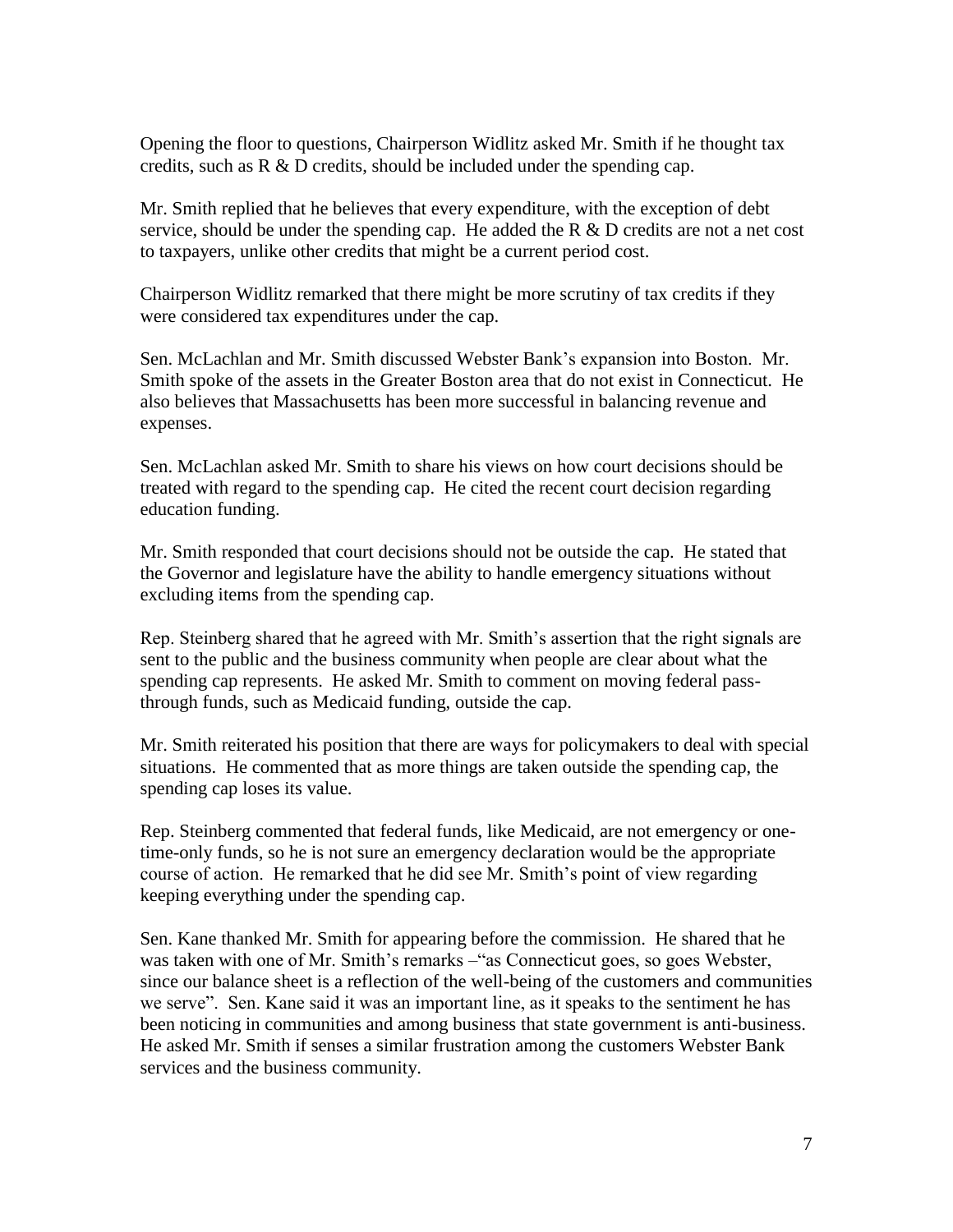Mr. Smith replied that his customers and businesses seemed concerned regarding predictability and stability in state budgeting. He shared his belief that the state can be as competitive as it ever was if there is a focus on creating a sense of stability, predictability and competitiveness and restoring fiscal responsibility.

Sen. Kane then cited another comment in Mr. Smith's testimony – "I'm confident that we can turn it around if we adopt a "control our destiny" approach to solving our fiscal problems…" He asked Mr. Smith if he had any other suggestions to "control our destiny".

Mr. Smith replied that the spending cap creates the discipline that will ultimately create the opportunity to invest in infrastructure. He spoke of the importance in investing in the infrastructure and the opportunities it creates. He also spoke of other steps that could be taken to enhance the business environment.

Rep. Ziobron asked Mr. Smith to comment on his recommendation that the spending cap include a mechanism for judicial review.

Mr. Smith replied that judicial review would allow for people to challenge changes in interpretation of the spending cap or any ambiguities in the language of the cap.

Rep. Ziobron commented on Mr. Smith's remarks regarding the decline of business confidence. She asked Mr. Smith if he could cite some examples.

Mr. Smith replied that 1) businesses are not investing at the rate they once did, therefore capital is not as much in play and jobs are not being created at the same rate as before; 2) many more small and midsize businesses are being acquired, rather than acquiring other business entities; 3) people are making the choice to leave the state because of their overall concern regarding fiscal stability and taxes. He shared that in the last 3 years, the total amount of net income to leave the state is \$5 billion.

Mr. Shuldman commented on the lack of attention by the press and the public on the issues being discussed by the Spending Cap Commission. He spoke to the policies that have influenced businesses on how and if they choose to conduct business in the state. He also spoke on the effects that state taxes are making on people's decisions to stay or leave the state. He asked Mr. Smith to comment on how his customers feel about Connecticut.

Mr. Smith spoke to the affect that corporations leaving the state has had on customers in Fairfield County.

Mr. Hunter asked Mr. Smith to comment on tax credits and if he would be open to tax expenditures generally being on the table for reconsideration.

Mr. Smith replied that tax credits ought to serve the purpose for which they were intended. He remarked that the state needs to make good, solid strategic choices in how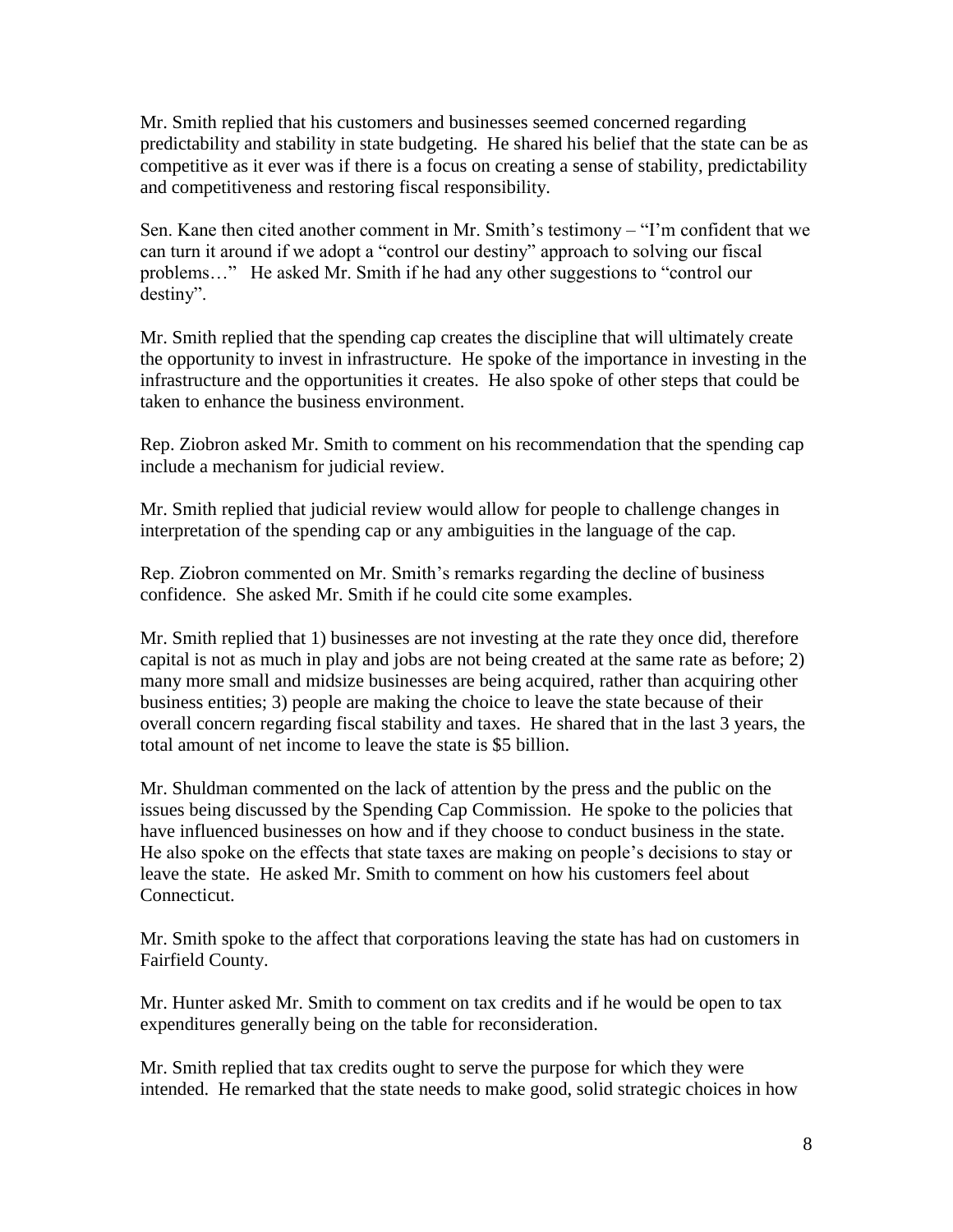to use tax credits and create clear goals regarding job creation that need to be achieved by the businesses receiving the credits. In addition, Mr. Smith commented that unfunded pension liabilities are human resources expenses and should be under the spending cap.

Sen. Frantz asked Mr. Smith if the people that his business serves are aware of the lack of discipline regarding the spending cap.

Mr. Smith responded that he thinks there are degrees of awareness. He stated that while the people most close to policy know the most about it, the message trickles out to businesses and that the spending cap is not working.

Sen. Frantz asked if the Spending Cap Commission issued a very clear statement about respecting the originally intended discipline of the spending cap would such a statement a difference in the general attitude of business leaders.

Mr. Smith replied that it would make a signal difference.

Sen. Bye comment that she has spoken to small businesses in the area that are growing. She shared that while the businesses are excited about their growth, they also express that they are worried, which speaks to the malaise referenced by Mr. Smith. Sen. Bye remarked that a newspaper article reported that Webster Bank had experienced record net profits and other areas of growth, yet Mr. Smith expressed the same kinds of concerns about doing business in the state that were raised by the small business owners. She asked Mr. Smith to comment on the situation.

Mr. Smith responded that most of Webster Bank's growth is coming from outside Connecticut, including most of its profitable growth. He shared that Webster Bank had to look at other areas in which to grow because Connecticut was not growing. He then spoke of the fiscal discipline needed to instill confidence in Connecticut.

Sen. Hartley remarked that as a legislator who was serving when the spending cap language was first crafted, she is concerned that the spending cap has morphed into something different than what was adopted. She discussed the recent education funding court case cited by Sen. McLachlan and the effect of court-ordered mandates on the spending cap. Sen. Hartley then discussed the emergency circumstances language referenced by Mr. Smith and her observation that it has allowed previous governors and legislatures to "blow through" the cap. She shared that she is struggling how to deal with the spending cap – whether to clearly identify and define exceptions or to rely on the emergency circumstances mechanism.

Mr. Smith responded that he feels the only way to ensure that the spending cap functions properly is to put everything but debt services under the cap. He stated that while he recognizes that doing so poses some challenges, he thinks it would provide a higher level of visibility and accountability to the choices made when the emergency circumstances mechanism is employed.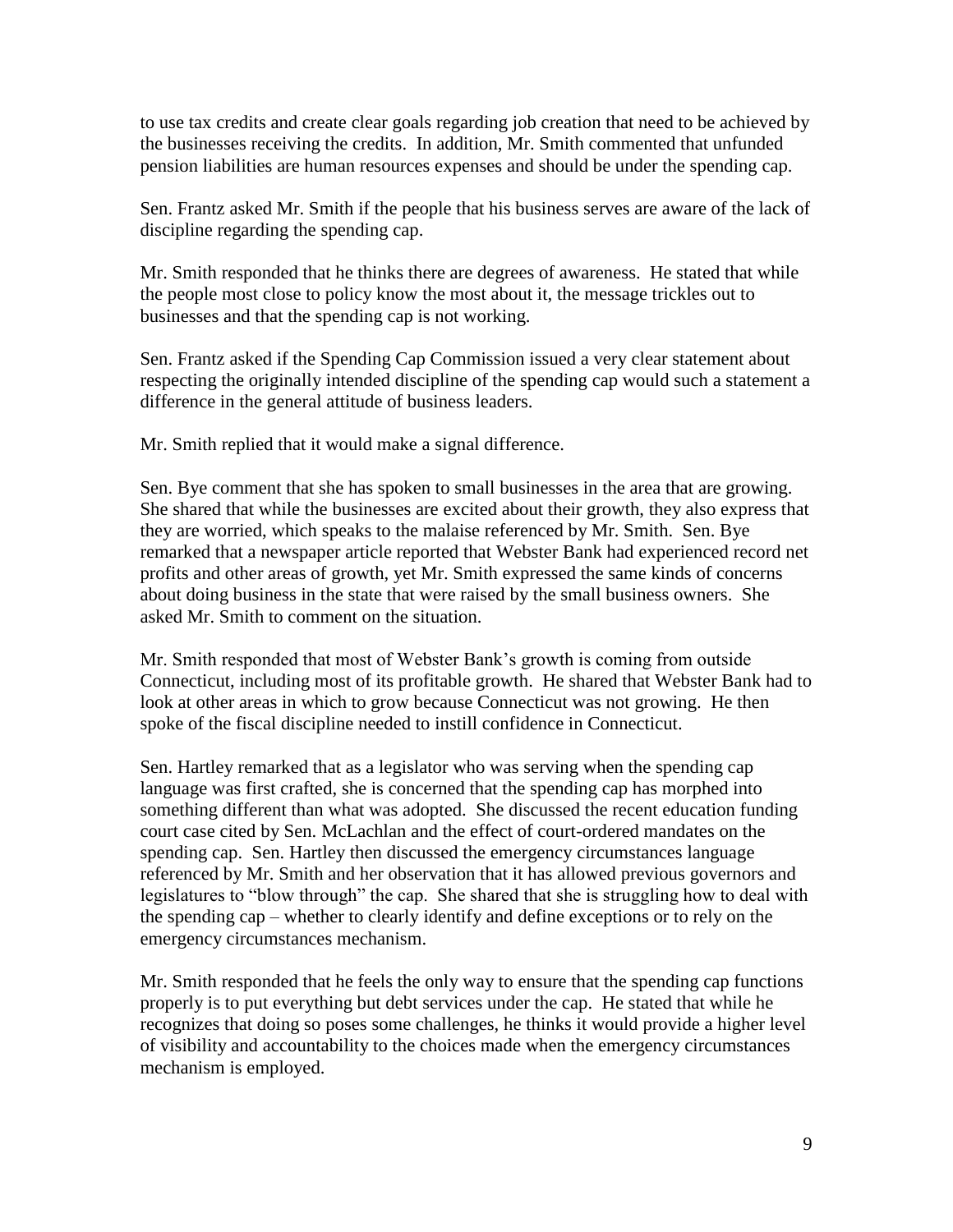Sen. Hartley replied that the problem is that by not being very narrow in defining the exemptions, the emergency circumstances mechanism has become more commonplace than it should. She stated that this has resulted in having a spending cap that is continually breached.

Mr. Smith responded that while he understands Sen. Hartley's concerns, he sees the emergency circumstances mechanism as being better than the alternative.

Sen. Cassano remarked that the spending cap has not met its goals on a regular basis. He discussed the budget cuts that have been made and additional cuts that may be needed should everything be put under the spending cap. In addition, he remarked on how other states have used bonding to deal with their long-term debt. He asked Mr. Smith to comment on how in the next year the state can make up for the years that nothing was done to address its long-term fiscal challenges.

Mr. Smith advised that decisions shouldn't be made that are so draconian as to push overall spending significantly below the growth in personal income over time.

Chairperson Cibes expressed concern about the misperception that businesses may have about the state of public policy in Connecticut. He referenced a remark in Mr. Smith's testimony regarding people "apparently accepting our fate as a second tier state". Mr. Cibes asserted that Connecticut is not a second tier state and that every study that has been done legitimately demonstrates that. He shared that the Business Council of Fairfield County, which did a study on economic competitiveness, pointed out that in measure after measure the state ranks in the top 3 to 5. Further, he stated that Connecticut is still in the top five for productivity per capita, and cited other indices that list the state in the top tier among states. He added that the state certainly could do better, and cited Massachusetts as a "hot bed" of innovation, but that residents should not think that Connecticut is not doing well. He then cited a reference in Mr. Smith's testimony to the State Business Tax Climate Index, which ranked the state 44<sup>th</sup> among the 50 states. Mr. Cibes stated that Caroline Boudreau, a nonpartisan, impartial analyst for the State Tax Panel, found significant difficulties with the State Business Tax Climate Index, saying it was questionable in the way it was conducted. He added that Ms. Boudreau pointed out the state tax climate that is conducted by Ernst and Young, which was prepared for the Council on State Taxation, which showed that Connecticut's taxes on business are the lowest in the country and have been the first or second lowest for several years. He emphasized that the misperception that the state is not doing well should not cloud how that state is doing.

Chairperson Cibes then shared that for the 25 years the spending cap has been in place, the state has not, in terms of the total appropriations, exceeded the growth in personal income, even when the spending cap has been exceeded. He offered that data provided to the commission by OPM shows that from 1991 through FY 2017 the total appropriations, including the uncapped appropriations for debt service and the unfunded liabilities in SERS and TRS, has increased by 3.83%. Further, when adjusted by taking out the federal funds for Medicaid, the percentage is 4.19%. He stated that at the same time the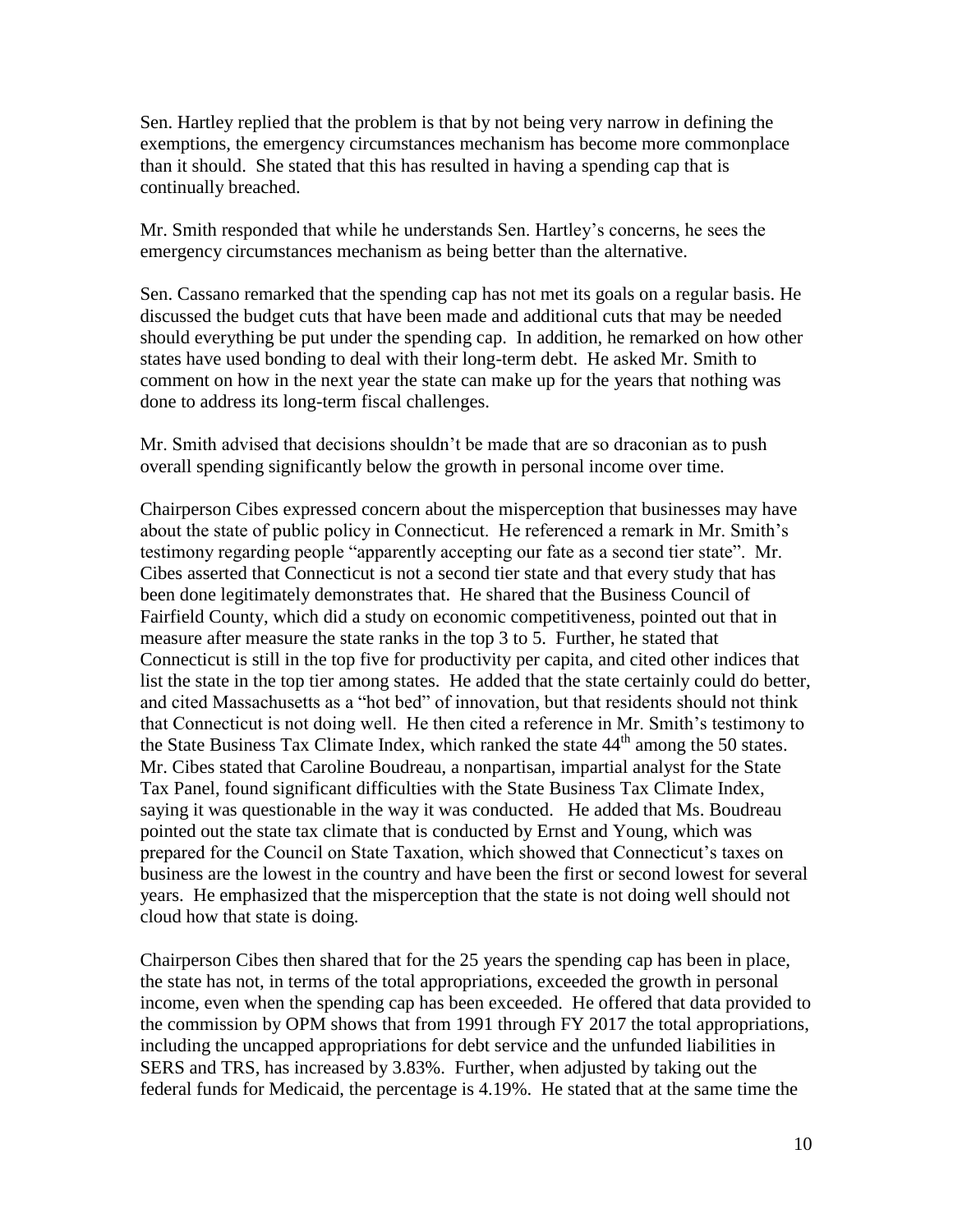spending cap has grown over 25 years at a rate of 4.29%, and that total appropriations have grown by less than the cumulative spending cap growth. He added that almost all of the cap growth, with the exception of the first year, was in the growth of personal income. Mr. Cibes stated that the data needs to be looked at closely, and it should not be concluded that the state has excessively overspent. He acknowledged that taxes have gone up, but he does not see tax increases as necessarily reflecting anything associated with the spending cap. He believes it may be that the state's "business" situation has required more revenue and revenue projections have not measured up to expectations. He does not see that as having much to do with the spending cap.

With regard to exempting debt service from the spending cap, Chairperson Cibes commented that Mr. Smith rightly pointed out that "placing debt service under the cap could unsettle the credit markets, raise the state's cost of borrowing and possibly lead the state to postpone needed infrastructure improvements". He shared that another consideration is that the state does need to invest in other areas to develop a real, positive economic environment. He spoke of two particular areas – education, in order to provide the capacity of new workers entering the state's workforce to be as innovative and productive as workers in other states, and infrastructure, as Mr. Smith pointed out. He shared his concern that there may be other areas where necessary investments are to be made, and it may be difficult to make those investments as other expenditures are competing with those investments for funding.

Mr. Smith replied that while he did not dispute Chairperson Cibes' number, he has spoken to many people regarding the growth in spending relative to personal income and the inflation rate, and the information he has received differs from the information shared by Mr. Cibes. He stated that there is one thing of which he is certain – if the state had actually accrued for what should have been the payments for the unfunded pension liabilities the growth in spending would have been way over the personal income growth. Mr. Smith shared that he does think that people in the state want to allow for investments, and to the extent that comes through direct expenses, the state has a responsibility to manage spending accordingly. Further, he believes there is a lot that could be done by the state to improve efficiency and productivity, and that the business community is "four square" behind that point of view.

Regarding the issue of productivity, Mr. Smith stated that Connecticut is one of the most productive states on a unit basis in the country, and that the state has a great education system that needs to be made better. He expressed his concern regarding the state declining in rankings. With regard to his testimony regarding accepting our fate as a second tier state, he stated that fate is future. He added that he is not saying that Connecticut is second tier; rather, he believes that the state is first tier and needs to stay as such. He believes that the choices and recommendations the Spending Cap Commission makes will enable the state to remain first tier.

Chairperson Widlitz thanked Mr. Smith for his presentation and comments.

Following a brief recess, Chairperson Widlitz reconvened the meeting.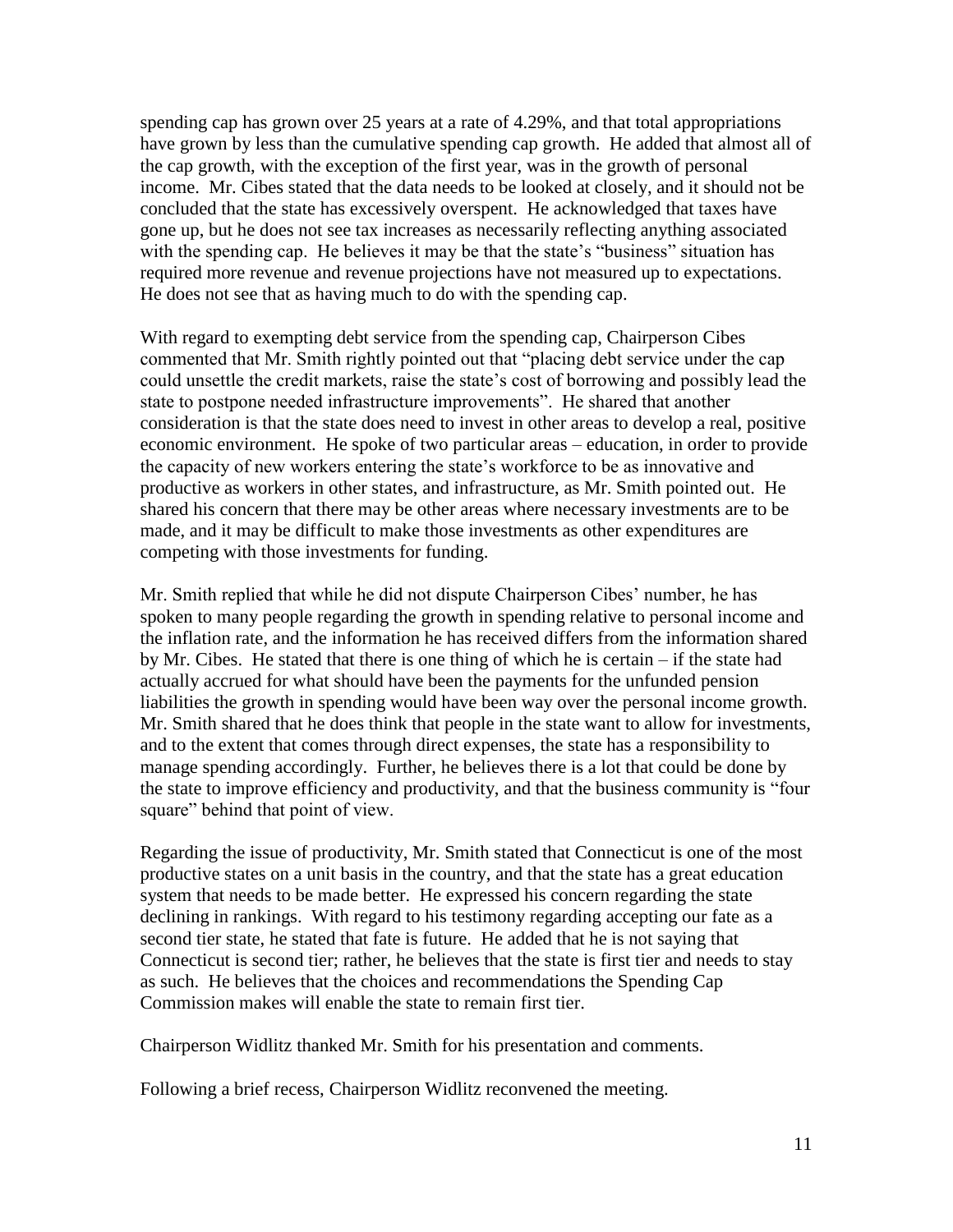# **Adoption of Rules**

Chairperson Widlitz asked for a motion to adopt the 2000 edition of Mason's Manual of Legislative Procedure as the commission's rules document. The motion was made by Mr. Frankel, seconded by Chairperson Cibes.

Sen. Cassano asked as the commission was a creation of the legislature, wouldn't it automatically following the rules created by the legislature. Mr. Frankel responded that the Joint Rules contain language to the effect that the various legislative committees can establish their own rules. He believes that in recent times, the committees have not done so and have relied on Mason's Manual, which typically the House and the Senate adopt for their own rules.

Members discussed leaving the votes open. Chairperson Cibes recommended that votes be taken by roll, and that the votes not be left open.

Mr. Van Winkle offered an amendment to allow for telephone voting, seconded by Chairperson Cibes. In response to Mr. Frankel's request for the specific language of the amendment, Chairperson Cibes offered the following:

The Commission may meet by telephonic, video, or other conferencing process, and members may vote on issues considered during a meeting, provided they have all materials considered by the Commission before them and they are able to participate in the meeting through the electronic means and are able to ask questions and have their questions responded to and that they have fully informed themselves of the issues being considered.

Rep. Ziobron asked for confirmation or language that votes will not be held open through telephonic means.

Chairperson Widlitz confirmed that holding votes open was not part of the amendment.

The members discussed Section 538 of Mason's Manual, which prohibits members who are not present from voting. It was decided that the amendment will limit Section 538 and allow members to vote who are participating by electronic means.

Mr. Frankel asked if members would not be allowed to vote if they had not fully participated in the discussion and did not have all of the materials before them prior to the vote.

Mr. Van Winkle responded that the intent of his amendment was members were to be participants in the debate, and that members not just call in to vote.

Mr. Frankel asked how the Chair would be able to satisfy that a member had satisfied all of the conditions laid out in the amendment. He asked if there would have to be a voir dire before they were allowed to vote.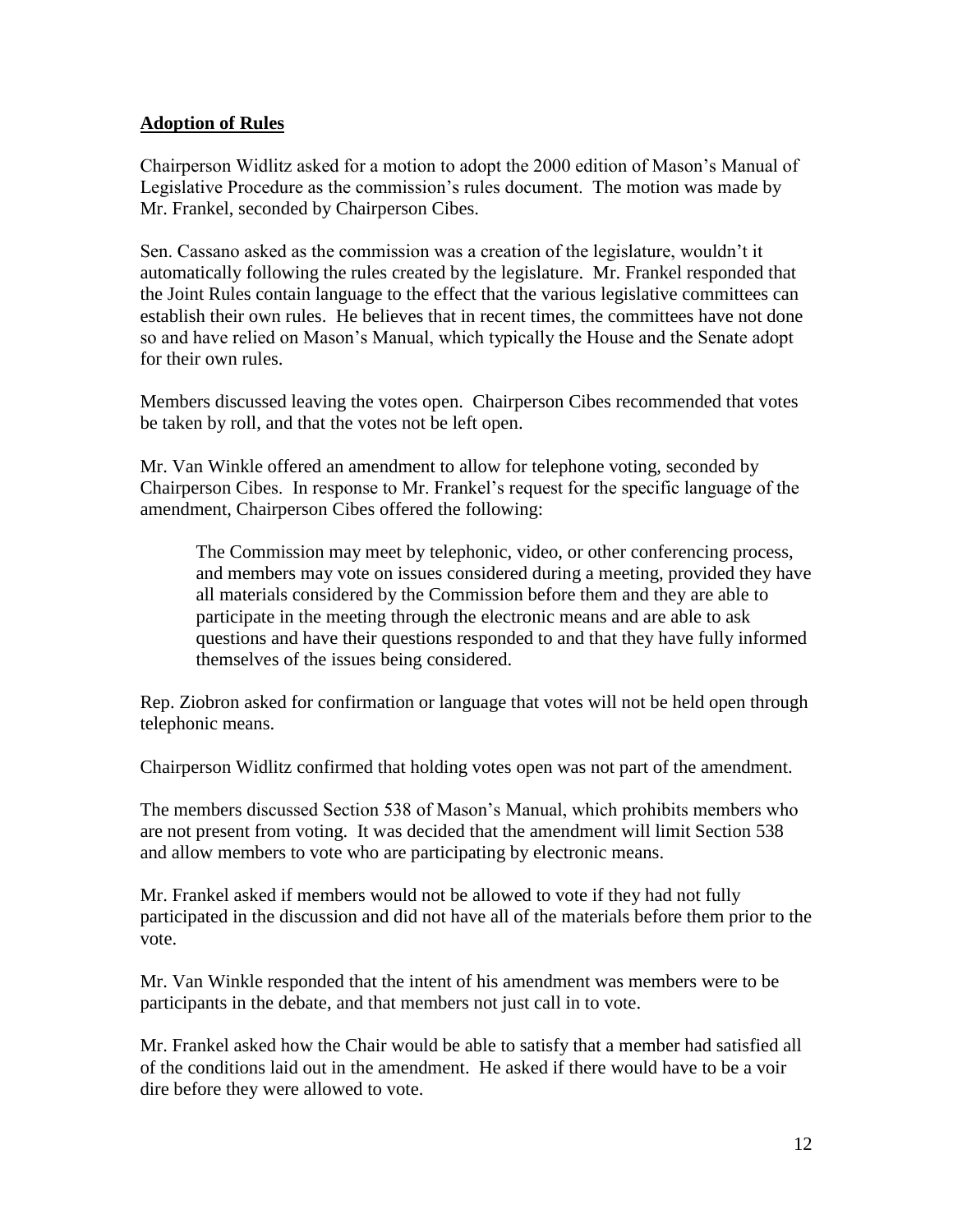Mr. Van Winkle responded that the Chair would have to know that the member was on the line before the debate begins. He suggested that members should state that they have reviewed the documents and are prepared to vote on the item before the commission.

Mr. Frankel stated that the situation creates a double standard, as a member could vote in person without having participated in the debate, but not so if a member participated by telephone.

Mr. Van Winkle shared that he would say a member could not vote in person if they hadn't participated in the debate, and that members can't walk into the meeting room, vote "yes" and walk out.

Mr. Frankel stated that he begged to differ with Mr. Van Winkle, as that is how the legislature and almost all committees operate. He added that there is no prerequisite that a member has participated in the debate, and that members cast a vote based on the knowledge that they have. He stated that he was uncomfortable with the preconditions prescribed in the amendment.

Rep. Berger shared his thoughts that either a member was present to vote, and if they were not, then they missed the vote. He concurred with the points Mr. Frankel raised regarding establishing a double standard for voting.

Chairperson Widlitz commented that her initial reaction to telephonic voting was to not allow it and that members should be in attendance to participate in the discussion and then to vote. She stated that since her forming her initial thoughts, the Co-Chairs have observed that there have been members who have participated in almost all of the commission meetings, sometimes telephonically. She shared that the intent of the Co-Chairs is to not disenfranchise any member who has been informed and participating. While she continues to have misgivings, she pointed to Rep. Smith, who has participated in meetings either in person or by phone. She believes that his participation level and the work he has put into understanding the issues warrants giving him the ability to vote by telephone. She acknowledged that the amendment creates a double standard. She invited members to share their thoughts on the matter.

Rep. Smith stated that he has some concerns regarding the potential voir dire process that the commission was discussing. He shared that he believed that commission members understand the obligations to be informed and to participate, and establishing a voir dire process is misplaced. In addition, he stated that he does not want to see a double standard for voting. He added that if the commission decides it will allow telephonic voting that the voting occur in real time.

Sen. McLachlan concurred with the remarks made by Mr. Frankel and Rep. Smith. In addition, he shared that the "watchdog" agencies allow for telephonic voting. It is his understanding that the telephonic participant is on the telephone when the meeting is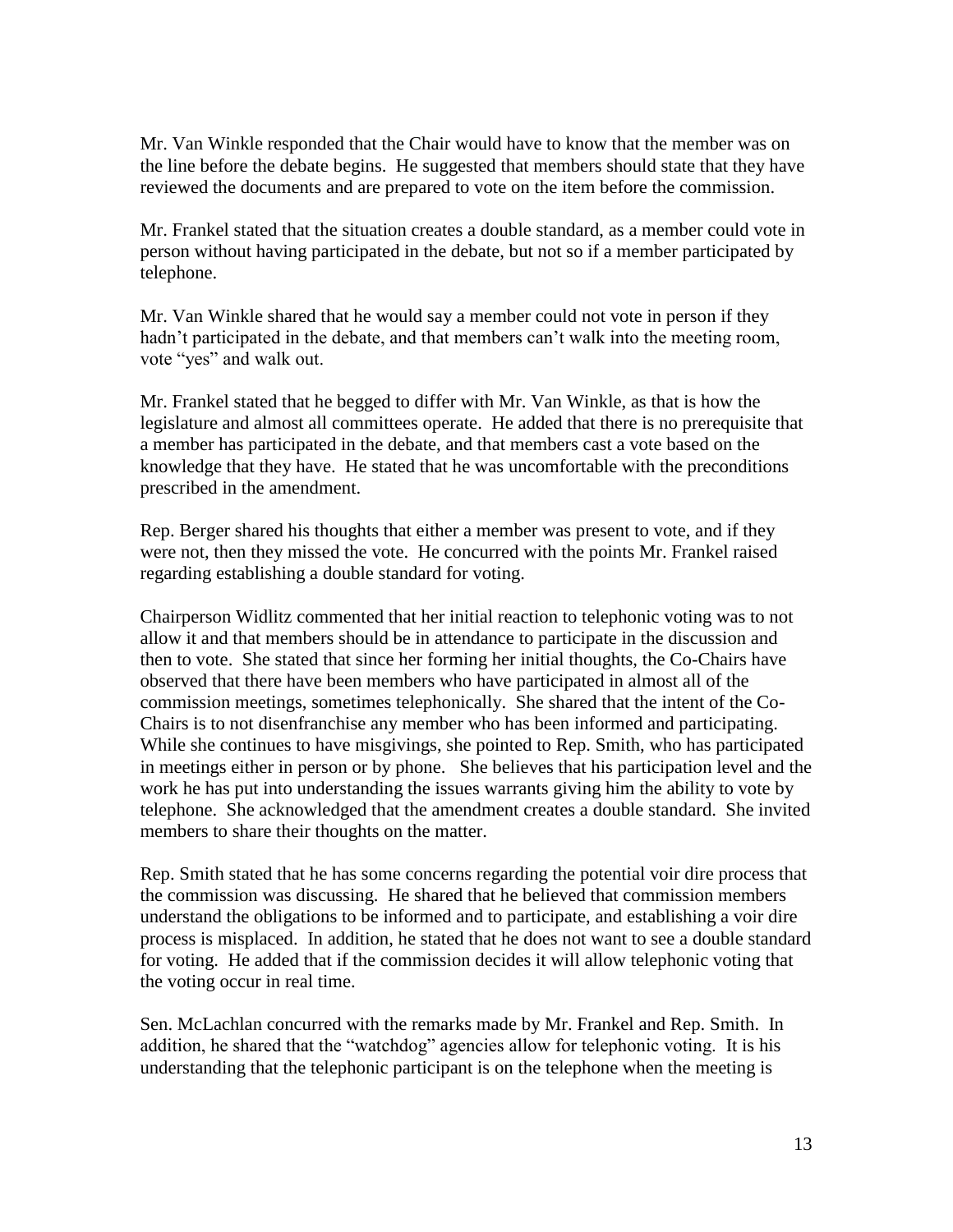convened and remains on the telephone through the discussion and voting until the meeting is adjourned. He recommended that the commission follow that process.

Sen. Cassano voiced his support for allowing members who actively participate in the commission's deliberations to vote by telephone.

Chairperson Widlitz asked Chairperson Cibes to state the language of the amendment. Chairperson Cibes stated the following:

The members of the Commission may participate in the meeting by telephonic, video or other conferencing process, and may vote on the issues presented provided they have fully participated in the meeting and have heard the debate prior to the vote.

Members discussed the implications of participating via video. It was decided that "video" be deleted from the amendment.

Mr. Hunter suggested striking "fully" and inserting "been able to" and to change "participated" to "participate"; the language would now read "provided they have been able to participate". He explained that the language currently before the commission would require some sort of confirmation of full participation. As members sometimes come and go during the course of a meeting due to other meeting commitments, they would not be fully participating in the meeting, but would have been able to participate.

Mr. Shuldman raised a concern regarding a member being able to participate, but choosing not to and then wanting to cast a vote.

Mr. Hunter replied that "fully participated" is a standard. He cautioned that the commission should be careful using that phrase.

Mr. Frankel observed that it didn't appear that members were fully satisfied with the language of the proposed amendment. He suggested that the members vote on the main motion and delay a vote on an amendment to allow some commission members to confer on language that could be considered at another date.

Chairperson Widlitz replied that she thought Mr. Frankel's suggestion was a good one. Mr. Van Winkle then withdrew his motion, and Mr. Cibes withdrew his second.

Chairperson Widlitz then called for a vote on the motion to adopt the 2000 edition of Mason's Manual of Legislative Procedure as the commission's rules.

Rep. Ziobron asked if the motion should include "except Section 538", as the amendment allowing telephonic voting was no longer before the commission.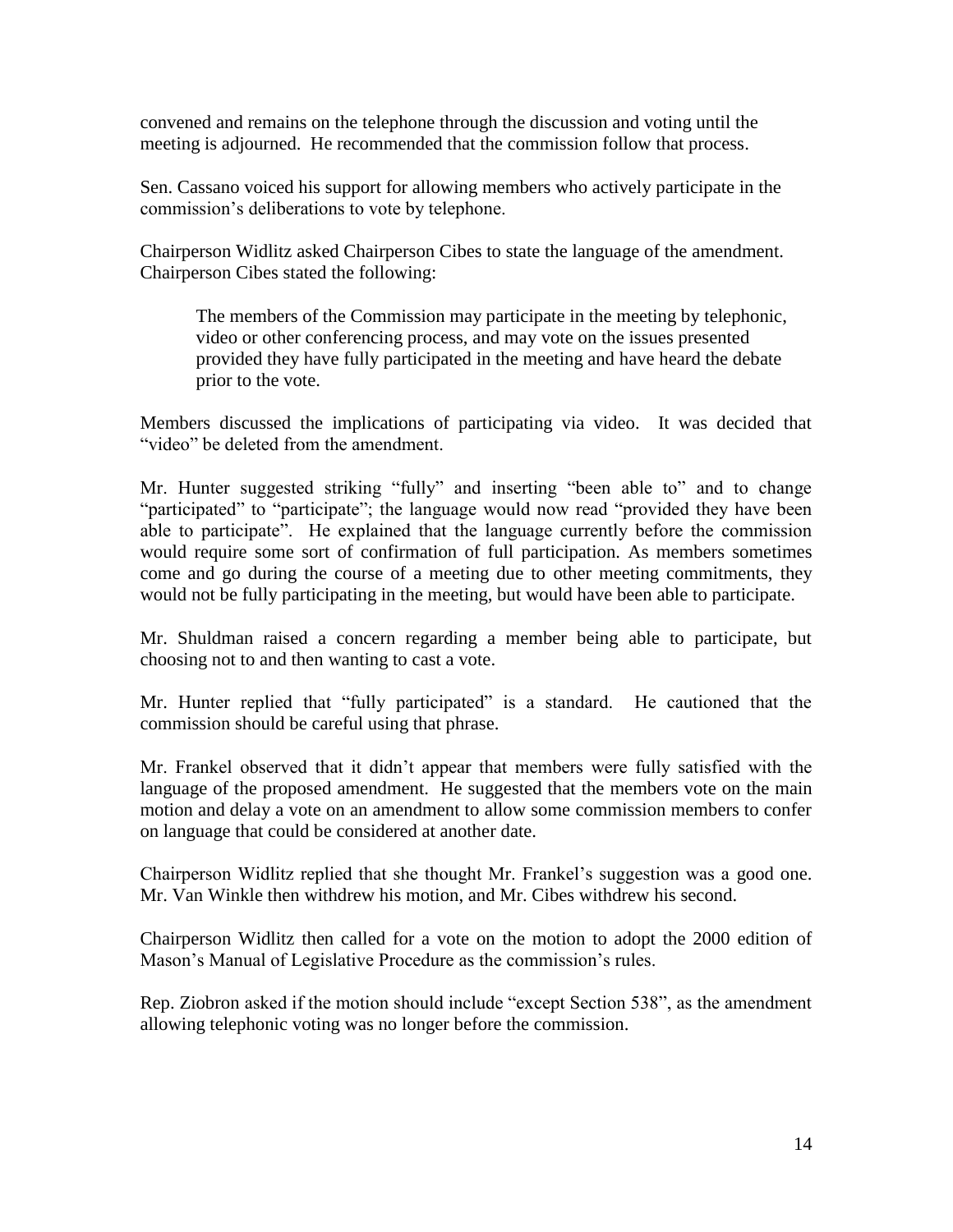Chairperson Widlitz replied that it would be inappropriate to assume that an amendment would be adopted in the future that would change the rule. Therefore, the motion should stand as presented.

Chairperson called for a vote on the motion. By voice vote, the motion carried, with Senator McLachlan voting in the negative.

Mr. Hunter asked if the Chairs or Mr. Van Winkle would be presenting an amendment for consideration at the next meeting.

Chairperson Widlitz responded that an amendment would be offered, in writing.

Mr. Van Winkle commented that the perspective regarding participation on the local level is different from the state level. He shared that has read all of the material presented to the commission in order to understand what is being considered. He has listened to the debate and the perspectives of his fellow commission members to understand their points of view. He remarked that he finds the notion that a member could "pop up" to vote offensive, given the time he has spent trying the issues before the commission. He added that on the local level, participants need to understand the issues before them and the debate on both sides before a vote. He believes to do otherwise is not a good way to operate.

Mr. Shuldman thanked Mr. Van Winkle for expressing his concerns. He concurred with Mr. Van Winkles remarks.

Chairperson Widlitz commented that the Co-Chairs will work on the issue of telephonic voting. She shared that she wants to avoid members being brought into a meeting in order to swing a vote.

# **Acceptance of the August 1 Meeting Notes**

Chairperson Widlitz asked for a motion to accept the August 1 meeting notes. The motion was made by Chairperson Cibes, seconded by Mr. Porth. The meeting notes were accepted by voice vote, with Chairperson Widlitz and Rep. Ziobron abstaining.

# **Acceptance of the August 15 Meeting Notes**

Chairperson Widlitz asked for a motion to accept the August 15 meeting notes. The motion was made by Rep. Ziobron, seconded by Ms. Bates. The following changes were recommended:

- Page  $2$  change "flexible" to "adjusted"
- Page  $14$  change "cufflinks" to "handcuffs"

The meeting notes were accepted as adjusted, with Mr. Frankel abstaining.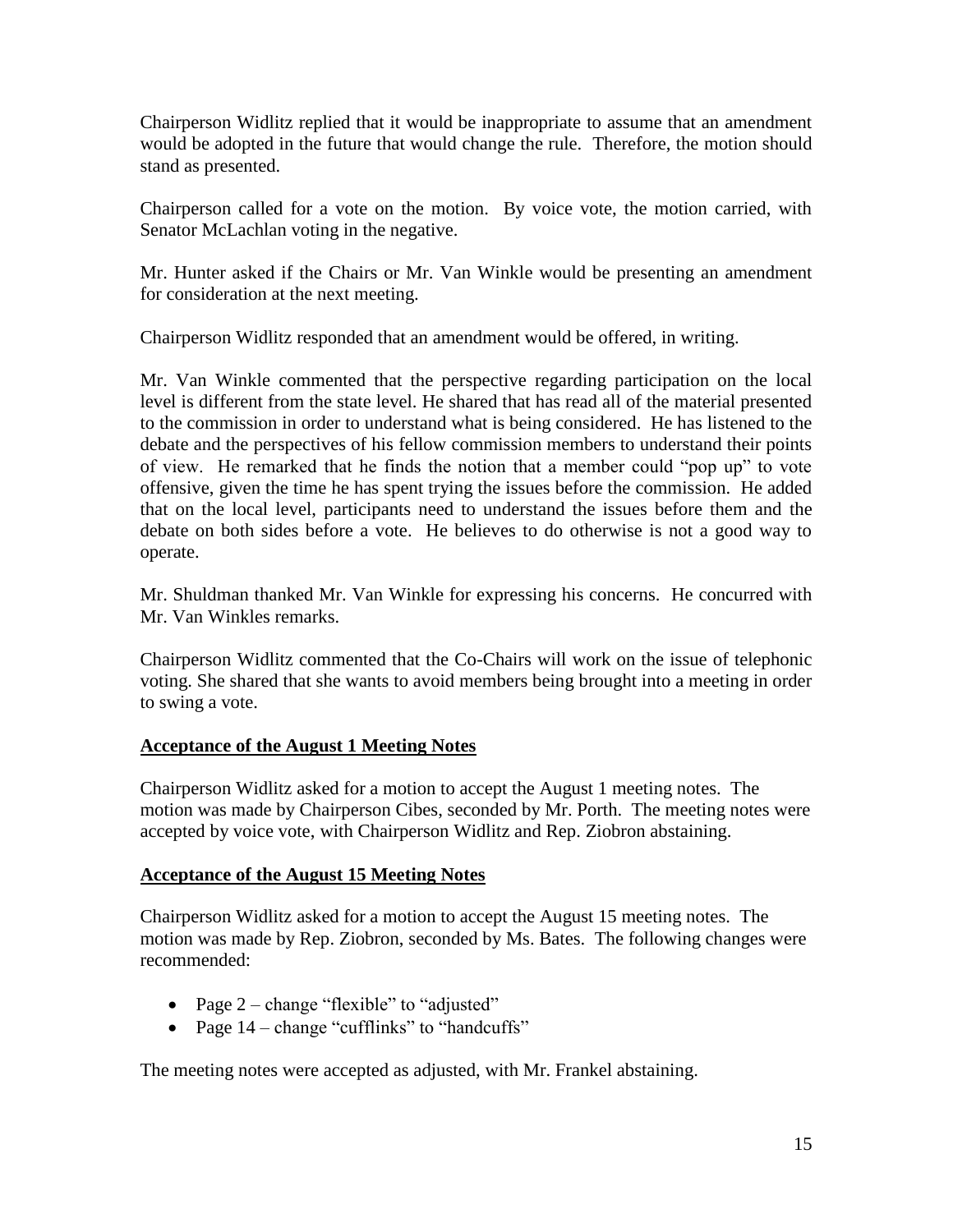#### **Approval of a Definition of "Increase in Personal Income"**

Chairperson Widlitz directed members to the proposed options before them. She asked Chairperson Cibes to direct the discussion.

Chairperson Cibes reiterated his comments conveyed in the email sent to members that these are options and that nothing is "locked in stone". He stated that he does believe that there is consensus the increase in personal income would reflect the unadjusted Bureau of Economic Analysis personal income definition and not be modified by the change in capital gains, the geographic location of the income or imputed rent to homeowners.

Mr. Cibes remarked that the current statutory definition, which refers to the average increase in personal income over a number of years, might be subject to misinterpretation. He shared that his wife, a statistician, commented that the language could be interpreted to mean the arithmetic mean, as opposed to the geometric mean, which Mr. Fiore has confirmed. To avoid that interpretation, Chairperson Cibes suggested that the current statutory language, "the average of the annual increase in personal income in the state for personal income in the state", be replaced with "the compound annual growth rate of personal income in the state". He added that his wife advised him that the proposed language does not make the cap "looser" because the arithmetic mean is always greater than or equal to the geometric mean. This was confirmed by computations done by OPM staff. Further, Chairperson Cibes stated that the compound annual growth rate has been the method of computation used over the past 25 years, as confirmed by OFA staff. He remarked that the proposal is more specific than the current definition and is the historical practice that has been used.

Chairperson Cibes remarked that there were two options that needed to be considered  $- a$ lookback period of 5 years or 10 years, and the use of calendar year or fiscal year. In his commentary he had observed that the lookback period for 10 years is less volatile than for 5 years. He commented that either one would be equally transparent. He shared that two things might favor a 5 year lookback  $-1$ ) it more reflects the personal income of a comparatively more recent time, and 2) in the near future, using a 5 year period would avoid the dampening effect of the great recession because a 10 year lookback for the next few years would include the years of the great recession.

Regarding calendar year versus fiscal year, Chairperson Cibes noted in part IV of the commentary "The existing statutory spending cap does not specify whether the reference year should be the preceding calendar year or the preceding fiscal year. In the first fiscal year under the cap, OPM used fiscal years and OFA used calendar years. In the year since, until the legislature specified otherwise, both OPM and OFA used fiscal years as the reference. Per legislative directive, calendar years are now used." He observed that if in using the preceding fiscal year, OFA and OPM would be using the same reference year – the fiscal year ending June 30 of the year preceding the construction of the budget. He further commented that the most recent data would be the calendar year, as it runs through December 31 of the year prior to the year being budgeted. He pointed out that the difficulty in using the calendar year might be that the last quarter would be a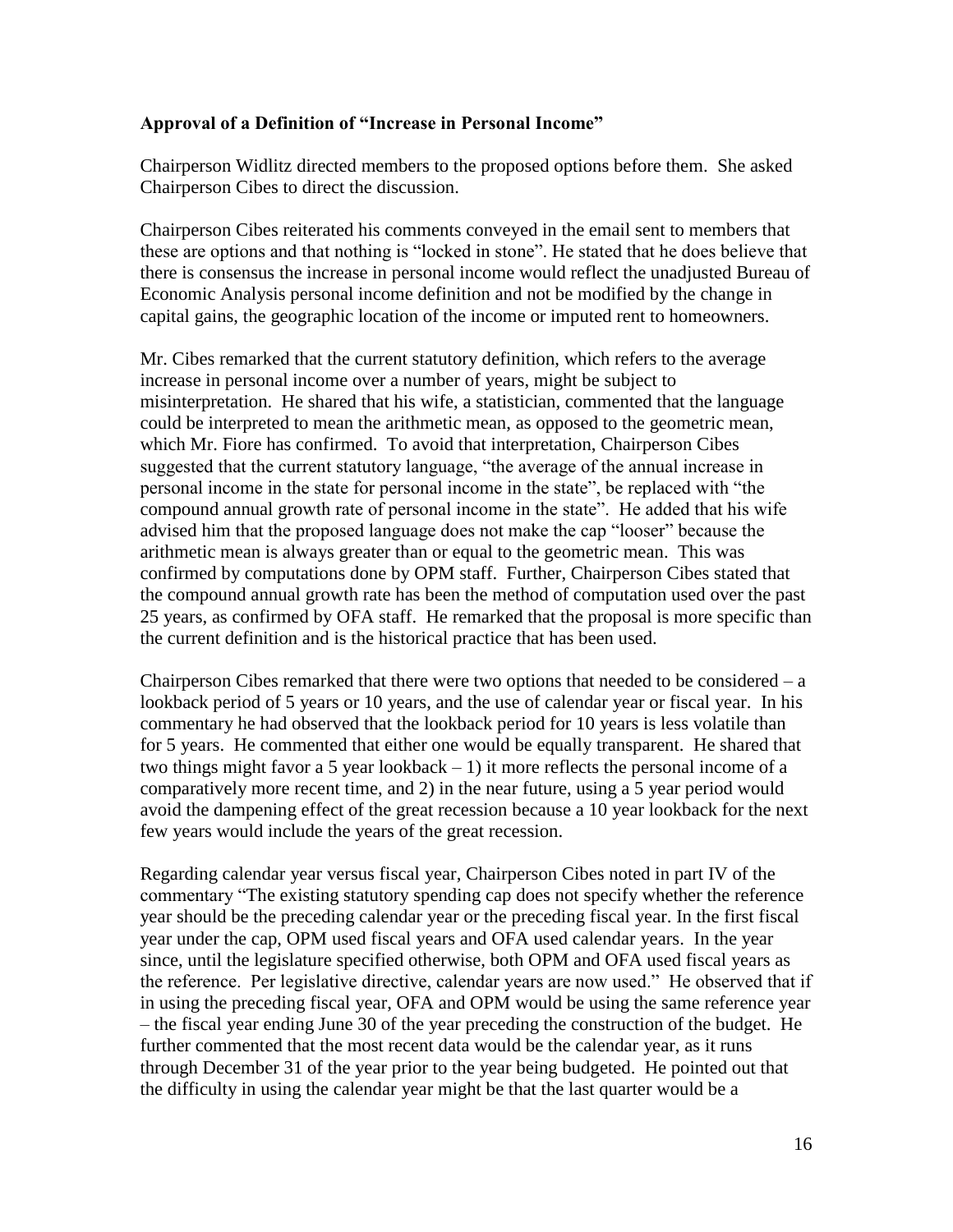projection when the Governor's budget was being developed; however, by the time OFA gets the data, they would have the full calendar year on which to make a judgment.

Regarding the discussion personal income, Mr. Shuldman asked for confirmation of which data the commission was looking at on the August 15 charts submitted by OPM. Chairperson Cibes replied that members should be referencing Exhibits C and D. Exhibit C, Column C reflects that 5 year compound annual growth rate; Exhibit D, Column C reflects the 10 year compound annual growth rate.

Regarding the procedure for consideration of the options, Mr. Frankel suggested that the commission entertain a main motion to adopt Option 1.

Following that motion, a motion for an amendment to change the year from calendar to fiscal (Option 2) could be entertained. If that amendment passes, a second amendment could be entertained regarding the lookback period.

Chairperson Widlitz thanked Mr. Frankel for his suggestions. She asked for a motion to approve Option 1. The motion to do so was made and seconded.

#### Option 1:

As used in this section, "increase in personal income" means the compound annual growth rate of personal income in the state over the preceding five calendar years, according to United States Bureau of Economic Analysis data;

She then asked for a motion on an amendment – Option 2. The motion was made and seconded.

#### Option 2:

As used in this section, "increase in personal income" means the compound annual growth rate of personal income in the state over the preceding five state fiscal years ending twelve months and one day prior to the start of the fiscal year being calculated, according to United States Bureau of Economic Analysis data;

Regarding Option 2, Chairperson Cibes remarked that OFA had looked at initial language of the five sate fiscal years. OFA staff pointed out that the language was ambiguous and needed to reference the fiscal year ending 12 months and 1 day prior to the start of the fiscal year being calculated. He cited as an example that in creating a budget for FY 17, OFA would use as a reference the fiscal year ending June 30, 2015.

Mr. Shuldman recommended using calendar year. He stated that OPM would have figures through December and could forecast the coming quarter. As the budget is not approved until May or June, the figures could be updated and the most current data possible would be used. He observed that a lot of things can happen in the economy over 12 months, and the state should budget to the best, most current numbers available in order to budget accurately.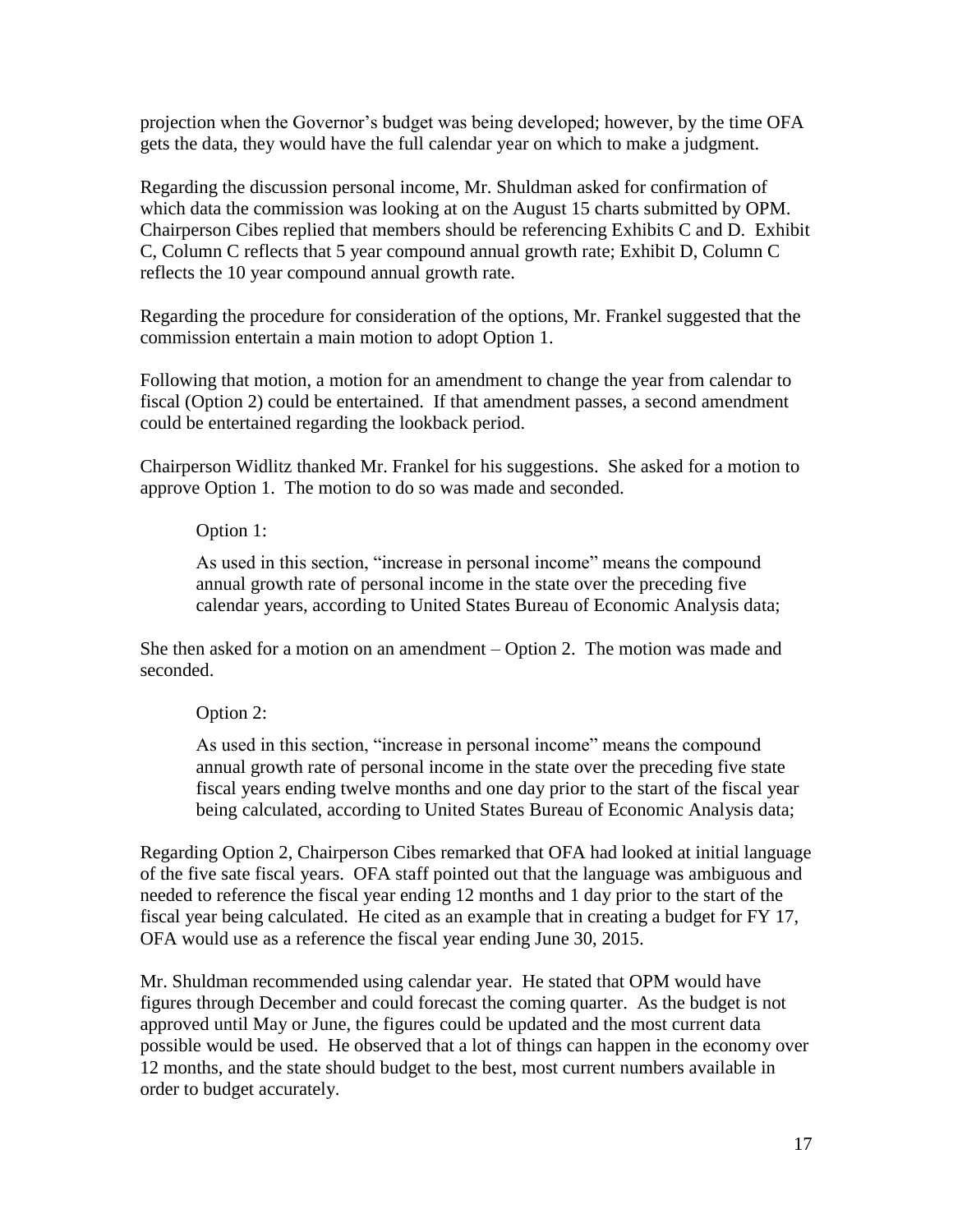Mr. Hunter shared that he largely agreed with Mr. Shuldman's remarks. He then asked Mr. Fiore if OPM has been able to forward test the data in Exhibits A through E either formally or informally to ascertain what the impact would be regarding rates of permitted growth for the 5 year and 10 year lookback periods.

Mr. Fiore replied that OPM has not done any forward testing, as that would be based on an economic forecast from one of OPM's outside vendors and would be subject to change depending on the number of years used.

Mr. Hunter then asked as a calendar year is currently being used is OPM's calculation limited to one quarter worth of projection, and does OPM update that projection for actuals before the budget is passed. Further, he asked if that then went into setting the spending cap with all actual information.

Mr. Fiore replied that this has been the first time the calendar year was used. When the Governor presented a 2 year budget, the calculations were done on a fiscal year basis, and when it was finally passed, OFA calculated it on a calendar year basis. He remarked that there was not a discrepancy between the use of the fiscal year and the calendar year; therefore no forecasting was necessary. He added that for a biennial budget, forecast data is always used in developing the  $2<sup>nd</sup>$  year of the budget, as there is no actual data to use. Mr. Fiore commented that if the switch was made to a calendar year, OPM would use one quarter of forecast data, and by the time the budget is passed, OFA will have the advantage of having all actual data for that calendar year. He confirmed that the actual data would set the spending cap.

Mr. Hunter asked for confirmation that in the  $2<sup>nd</sup>$  year of the biennium, the forecast data would be changed to actual data at some point, and the projected spending cap would become an actual spending cap, with adjustment being made to the budget in order to comply with the actual spending cap.

Mr. Fiore confirmed Mr. Hunter's understanding of the process for the  $2<sup>nd</sup>$  year. He added that that process applies to calculating on a fiscal year, as well.

Rep. Davis asked OFA what scenario would work best for their calculations.

Chris Wetzel replied that as long as regular personal income was used, without adjustments, there shouldn't be any issues regarding time of the calculations, as the data is published and readily available.

Rep. Davis asked then the data is available.

Mr. Wetzel responded that it is available in March.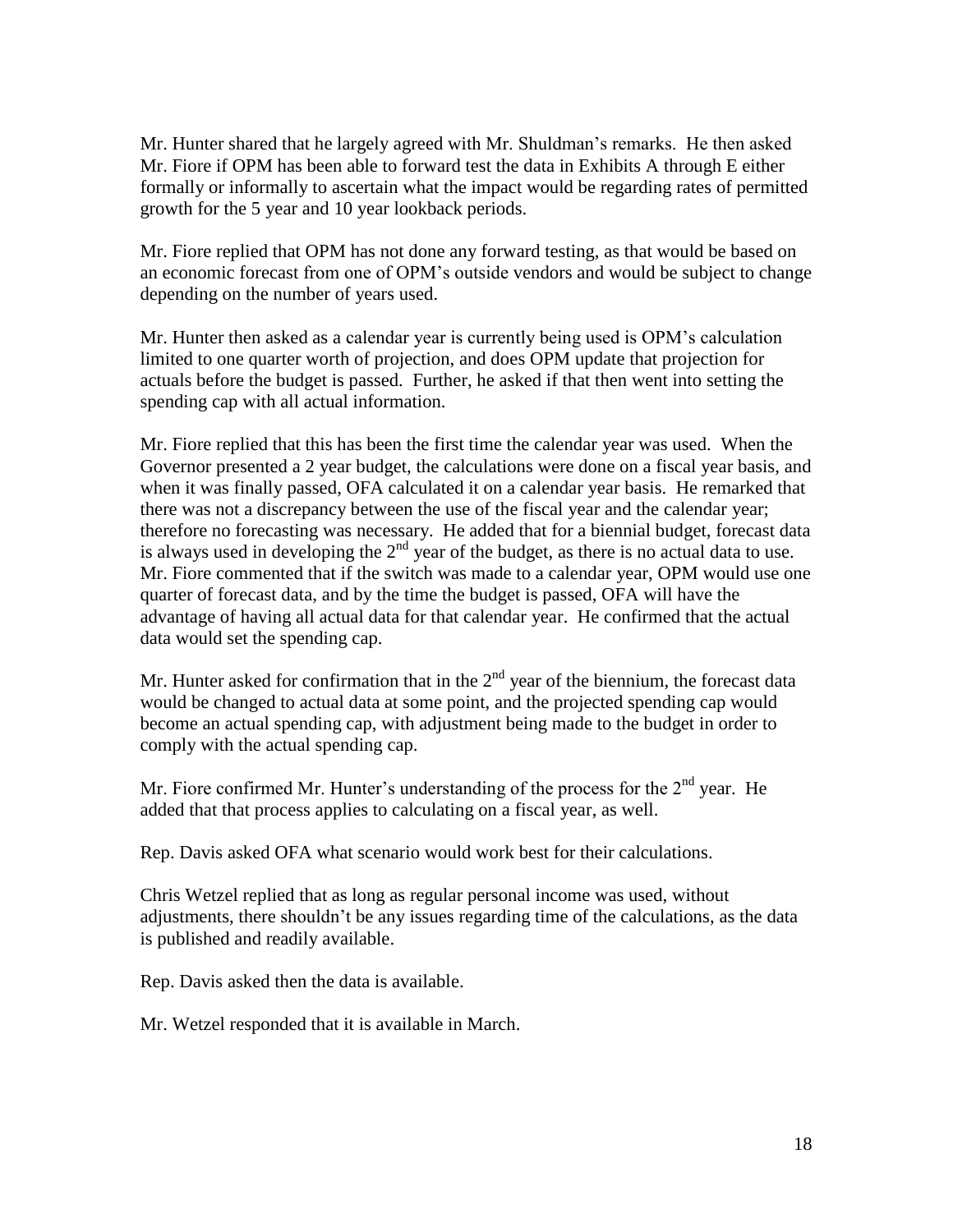Rep. Davis asked asked Mr. Wetzel if by using a calendar year, although the Governor's proposed budget would be affected, the budget passed by the legislature would be calculated using accurate, concrete data for the  $1<sup>st</sup>$  fiscal year.

Mr. Wetzel replied that Rep. Davis' statement was accurate. He added that when using the most recent data downloaded in March, there could be a scenario by which the Governor's proposed budget is spending cap compliant when submitted in February, but could be over the spending cap when the calculations are updated. The same scenario could be applied to the budget at the committee level.

Rep. Davis asked when the spending cap is calculated. He stated he would be comfortable using the calendar year if the spending cap is calculated when the legislature votes, using the most recent data.

Mr. Wetzel replied that he calculates the spending cap right before the legislature votes on the budget bill.

Rep. Davis then asked if there was language that specified when the spending cap calculation needed to be done.

Mr. Wetzel replied that he was not aware of any such guidelines.

Mr. Fiore shared his thoughts regarding Option 2. He remarked that as the commission has looked at the three issues considered – personal income, calendar versus fiscal year, and the lookback years, personal income represented 60% of what the problem the commission is trying to answer, with the lookback period representing 30%. He sees deciding on calendar year versus fiscal year as the smallest component of the discussion. He referred to the scenario discussed by Mr. Wetzel for the potential of the Governor's budget not being allowable under the spending cap once the  $4<sup>th</sup>$  quarter data was updated, necessitating cuts that the legislature might not have contemplated. He stated that he favors Option 2, as it would put OPM and OFA on the same level playing field in using the same data.

Mr. Shuldman remarked that when a business sets its budget, it recognizes that adjustments may need to be made during the course of the year. He believes it is important for the state to set the most accurate budget it can, and using a calendar year provides the opportunity to have discussions based on current information.

Mr. Hunter concurred with Mr. Shuldman's remarks. He asked if it is clear, either in the statutory language or in the Constitutional amendment, which branch of government if accountable for the determination of the spending cap.

Mr. Fiore responded that the General Assembly is ultimately responsible for determining the spending cap and that OFA provides the calculation to the General Assembly.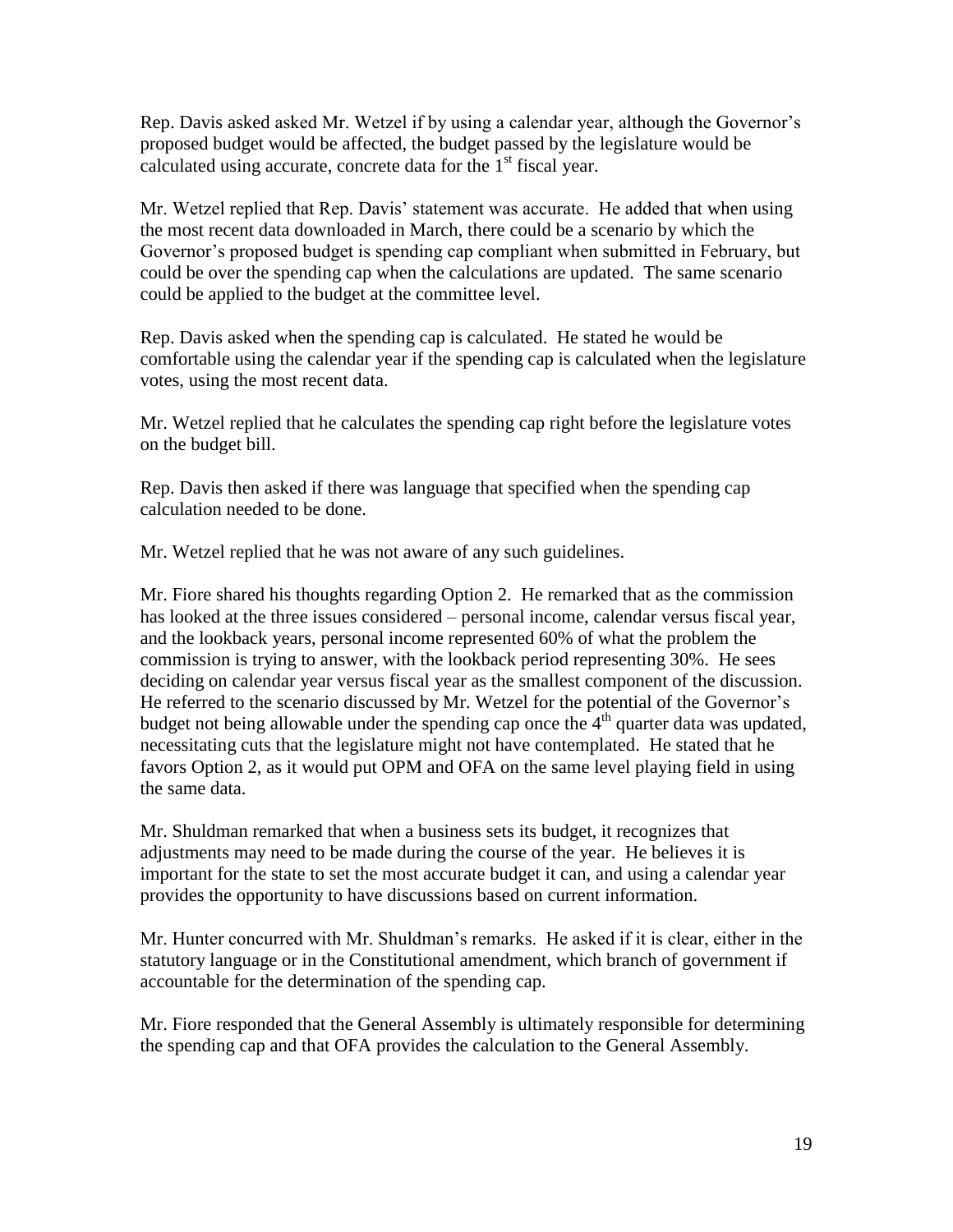Mr. Shuldman asked Mr. Fiore is by using a calendar year, there would be 2 quarters of data available.

Mr. Fiore concurred with Mr. Shuldman's remark. He added that although he can see the advantages of using a calendar year, in using a fiscal year, what the Governor sees when proposing a budget is the same as what the legislature sees in adopting a budget.

Chairperson Cibes stated that he agreed with Mr. Shuldman. Therefore, he would be opposed to the adoption of Option 2.

Chairperson Widlitz called for the vote on the amendment. The amendment failed, with 1 voting yea and 16 voting nay.

Chairperson Cibes then turned to Option 3 – using the preceding 10 calendar years or preceding 5 calendar years:

Option 3:

As used in this section, "increase in personal income" means the compound annual growth rate of personal income in the state over the preceding ten calendar years, according to United States Bureau of Economic Analysis data;

He noted that Ms. Shemitz had requested Exhibit E, which looked at the compound annual growth rate over one year, the preceding calendar year. He informed members that he had received the exhibit after he had constructed the option before them; however based on the volatility involved, it did not appear to him that the commission members would be interested in pursuing that option.

Chairperson Widlitz asked for a motion on Option 3. Mr. Shuldman made the motion, seconded by Rep. Berger.

Mr. Shuldman remarked that he views Option 3 as a math equation. He offered an example – the state has entered a recession and is in year 2 of that recession. If a 5 year calculation is used, those 2 years represent 40% of the calculation and the preceding 3 years would represent 60%. The recession will have a bigger effect in a 5 year calculation, which will be a better reflection of the 2 years of decline. In using a 10 year calculation, the 2 years of decline would represent 20%, with 80% representing good economic times. He stated that he feels that 10 years is too long, and that 5 years would accurately reflect what is going on in the economy.

Sen. Cassano remarked that he supports using 5 years, given the ever-changing economic circumstances in the world.

Mr. Fiore concurred with Sen. Cassano's position. He added that he thought that Mr. Shuldman's mathematical approach was a good one. He shared that he has thought of issue as it being a question of is our economy what it was 10 years ago. He thinks it is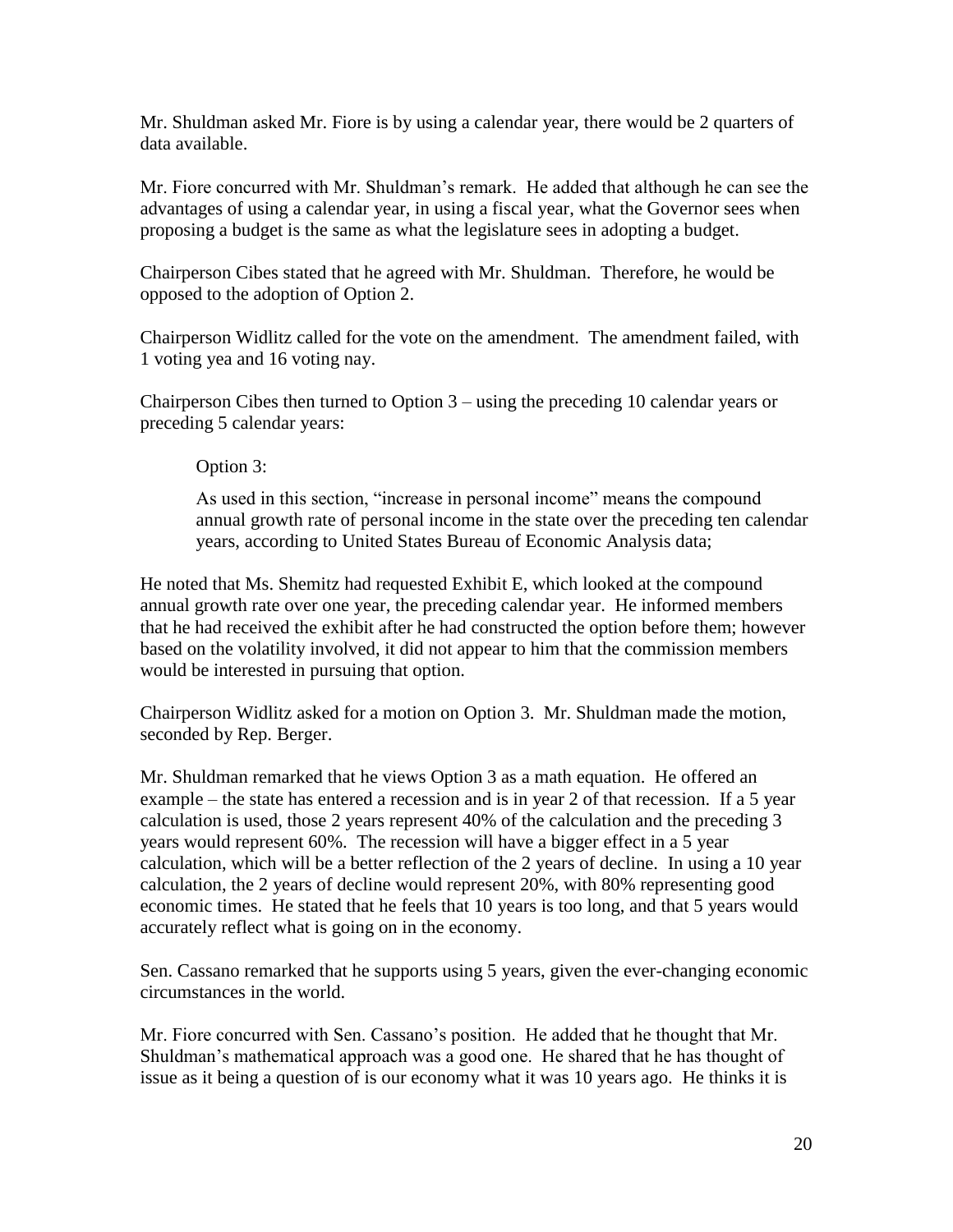not reflective of the economy 10 years ago and that 5 years is the more appropriate period of time.

Chairperson Widlitz called for a vote on the amendment. The amendment failed, with 0 voting yea, 17 voting nay.

Chairperson Widlitz then called for a motion on the main motion. The motion passed, with 17 voting yea, 0 voting nay.

# **Further discussion of "increase in inflation"**

Chairperson Widlitz recommended holding the discussion on "increase in inflation" until the next meeting.

# Timetable

Rep. Ziobron expressed her concerns regarding the public hearing schedule. She stated that strongly believes that the hearings should be conducted before the commission makes its recommendations. Further, she commented that she has concerns regarding holding the five hearings (one in each Congressional district) in one week. She believes it is important to bring choice and transparency to the public. She asked for a discussion of the commission's schedule of deliberations and hearings.

Chairperson Widlitz responded that the public hearings were tentatively targeted for the week of November 14 to give the commission that maximum amount of time for its deliberations. She acknowledged the challenges in holding 5 hearings in one week, and agreed that the commission must focus on getting to its target. She also concurred with Rep. Ziobron that the most difficult issue before the commission is the definition of general budget expenditure. She suggested that the commission may want to look at scheduling more meeting dates. Ms. Widlitz told Rep. Ziobron that she could not give the members a schedule today, as the Chairs needed to look at the timing of deliberations and a vote on the definition of "increase in inflation". She asked Chairperson Cibes to comment.

Chairperson Cibes remarked that the commission should try to vote on the inflation definition at the next meeting. He added that he would have liked to have talked about the cost disease of personal services; he has a handout that he will circulate for consideration. Further, he remarked that given the menu of items left to be considered, he believes there will be controversy around of number of them. He stated he is not certain that all of the issues before the commission can be dealt with in 3 meetings.

Rep. Ziobron stated that she understood the need for setting productive goals. She expressed the concern that having the public hearings after the election is bad policy and not transparent for the public. In addition, she shared that she is concerned that voters will not want to participate after the presidential election, and it is important to hold the hearings while the public is still paying attention. She expressed the hope that the agenda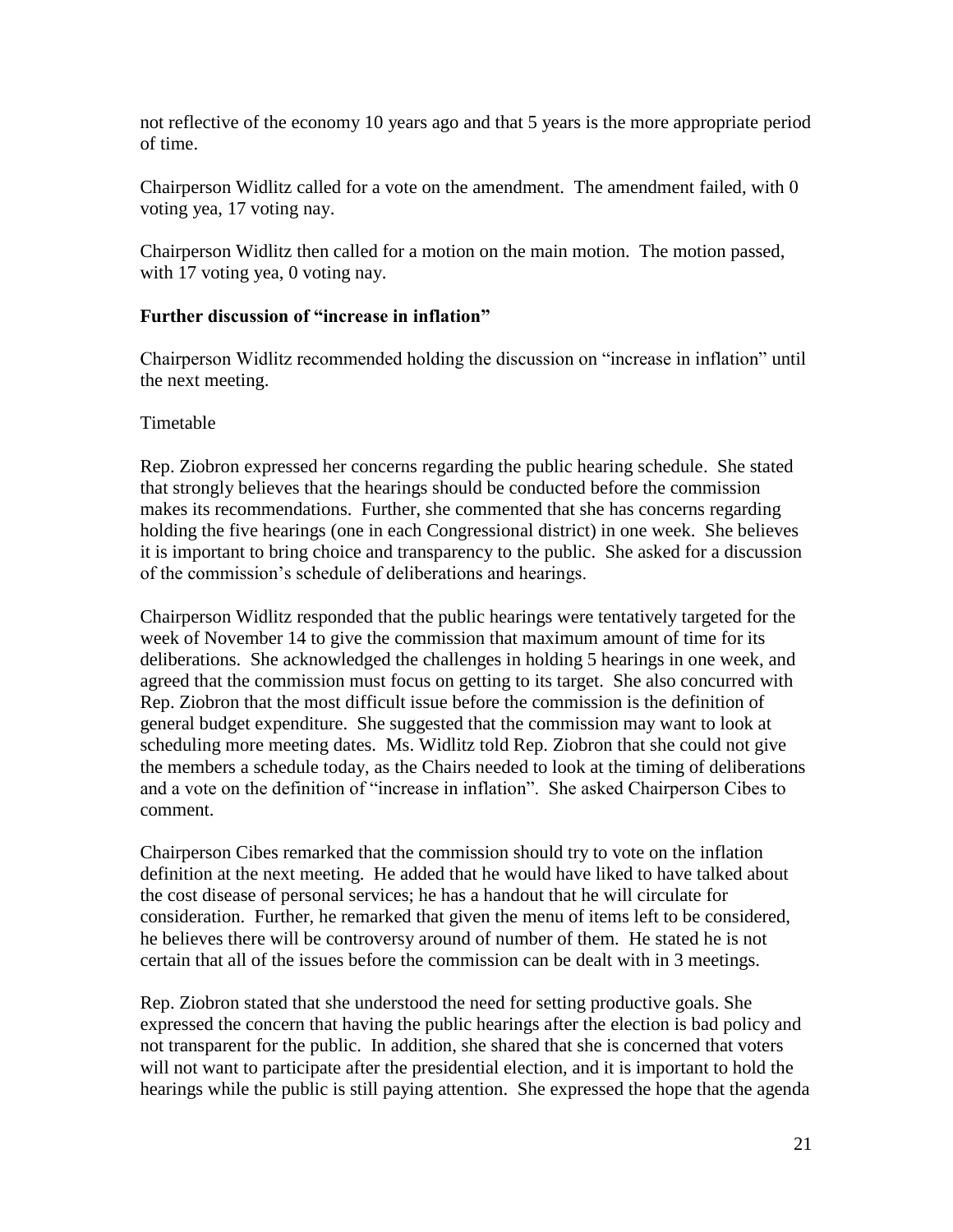for the next meeting will include a discussion of a timeline, even if the end result is scheduling more meeting.

Chairperson Widlitz replied that she agrees that there is a need for more meetings. She stated that she does not want to make the process political by tying it to the election, as she does not think the election is relevant to the commission's work and should have no bearing on the timing of the commission's deliberations.

Rep. Ziobron replied that she was not saying that the timing of the hearings have a political bent. Rather, she was commenting on the exhaustive effect of the election process on the public. She reiterated her concern that the public will "turn off" and not pay attention to the work of the commission.

Chairperson Widlitz shared that she heard a discussion of the spending cap that morning during an NPR program. She added that she's had discussions with the League of Women Voters, who have expressed interest in the commission's work.

Rep. Steinberg recommended that the commission expand its meeting schedule by meeting weekly.

Chairperson Widlitz stated that the Chairs would have a meeting and have a hearing schedule proposal for the next meeting.

Ms. Bates expressed her concern that should the commission issue a report the week following the hearings, it will appear that the public hearings were an afterthought, rather than part of the process. She stated that she would like to make the public feel as much a part of the process as possible.

Mr. Shuldman agreed with Ms. Bates regarding public participation. He added that the commission can take the public's thoughts into consideration during deliberations.

Chairperson Widlitz stated that she was reluctant to invite the public to hearings and not have something to present to them that had been agreed upon the commission, even if it is a draft document. She added that the commission can always come back together to consider the valuable input gathered at the public hearings.

Ms. Bates offered that more meetings should be scheduled in order to get the report done sooner.

With regard to the price index for the increase in inflation, Mr. Hunter suggested that a proposal with various options be developed and circulated prior to the next meeting.

Sen. McLachlan suggested that the commission stop its deliberations and begin public hearings. He remarked that commission members who have been around the legislature could probably predict what the public will say – those who want the legislature to stop the current level of spending will want a spending cap that only excludes debt service,